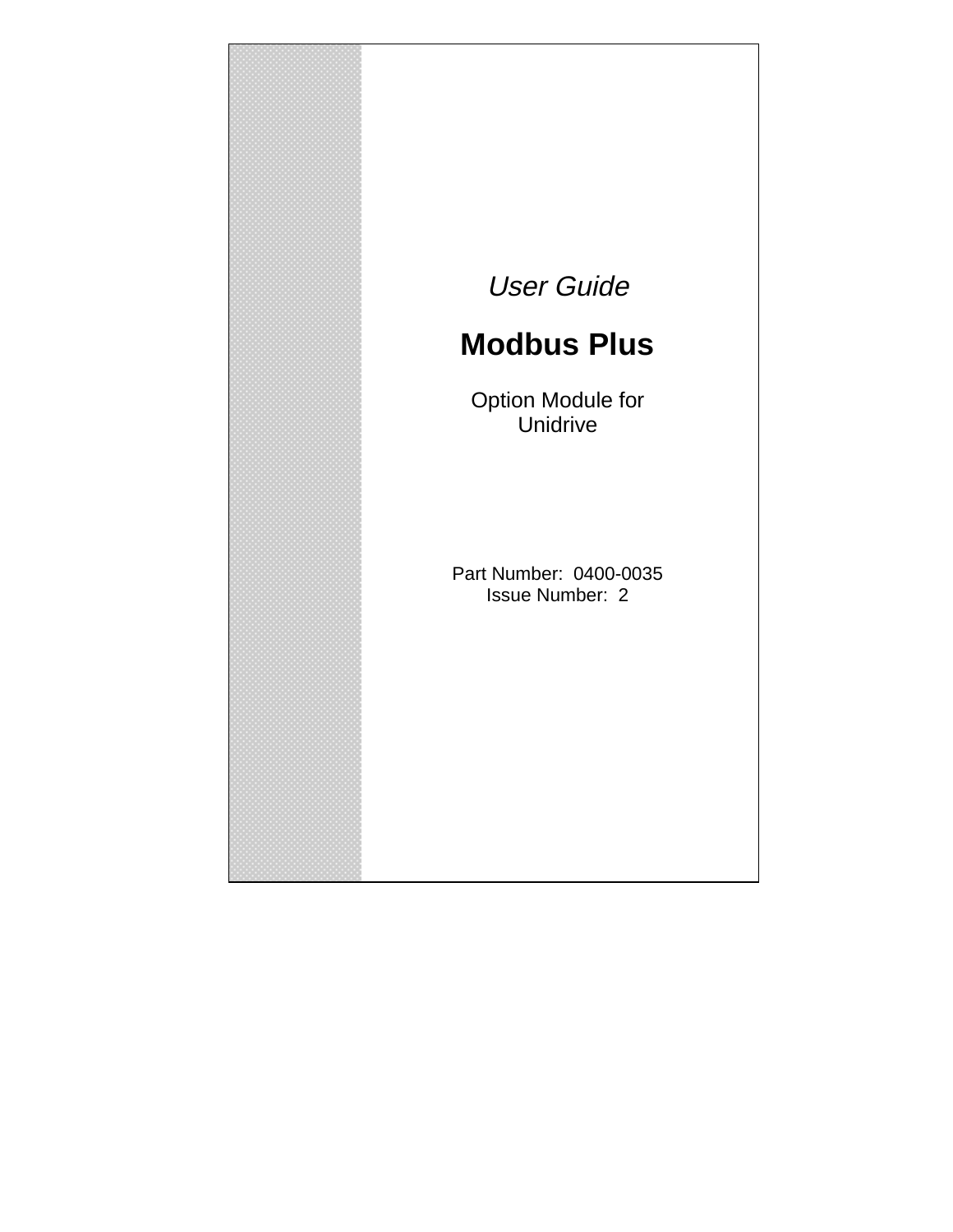# **SAFETY INFORMATION**

Persons supervising and performing the electrical installation or maintenance of a Drive and/or an external Option Unit must be suitably qualified and competent in these duties. They should be given the opportunity to study and if necessary to discuss this User Guide before work is started.

The voltages present in the Drive and external Option Units are capable of inflicting a severe electric shock and may be lethal. The Stop function of the Drive does not remove dangerous voltages from the terminals of the Drive and external Option Unit. Mains supplies should be removed before any servicing work is performed.

The installation instructions should be adhered to. Any questions or doubt should be referred to the supplier of the equipment. It is the responsibility of the owner or user to ensure that the installation of the Drive and external Option Unit, and the way in which they are operated and maintained complies with the requirements of the Health and Safety at Work Act in the United Kingdom and applicable legislation and regulations and codes of practice in the UK or elsewhere.

The Drive software may incorporate an optional Auto-start facility. In order to prevent the risk of injury to personnel working on or near the motor or its driven equipment and to prevent potential damage to equipment, users and operators, all necessary precautions must be taken if operating the Drive in this mode.

The Stop and Start inputs of the Drive should not be relied upon to ensure safety of personnel. If a safety hazard could exist from unexpected starting of the Drive, an interlock should be installed to prevent the motor being inadvertently started.

#### **GENERAL INFORMATION**

The manufacturer accepts no liability for any consequences resulting from inappropriate, negligent or incorrect installation or adjustment of the optional operating parameters of the equipment or from mismatching the Drive with the motor.

The contents of this User Guide are believed to be correct at the time of printing. In the interests of a commitment to a policy of continuous development and improvement, the manufacturer reserves the right to change the specification of the product or its performance, or the contents of the User Guide, without notice.

All rights reserved. No part of this User Guide may be reproduced or transmitted in any form or by any means, electrical or mechanical including photocopying, recording or by any information storage or retrieval system, without permission in writing from the publisher.

| Copyright:         | © November 99 Control Techniques SSPD |
|--------------------|---------------------------------------|
| <b>Author:</b>     | <b>Paul Bennett</b>                   |
| <b>Issue Code:</b> |                                       |
| System File:       | V2.07.05                              |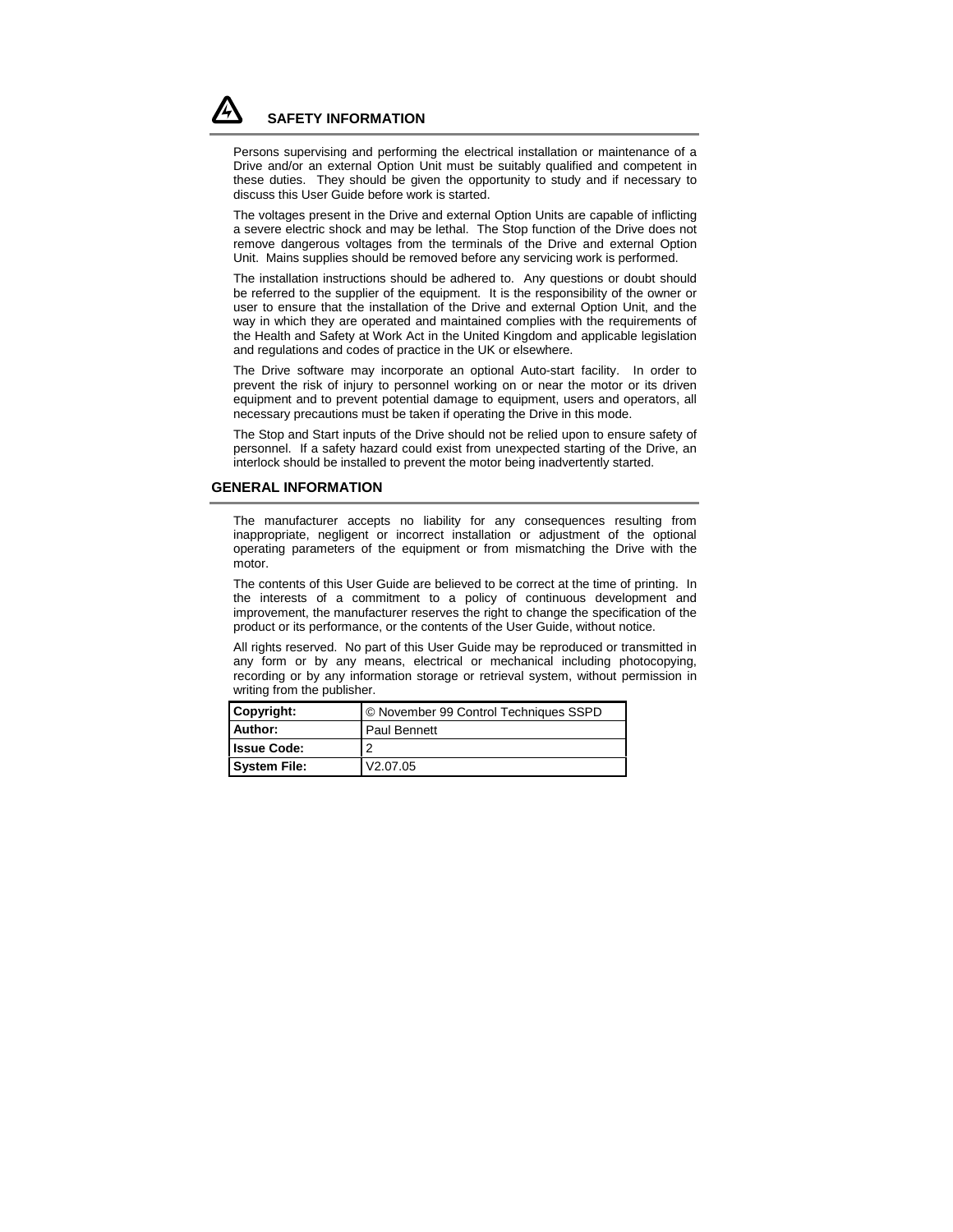# **Contents**

| 1.                                                                                                                                                   | <b>INTRODUCTION</b>                                                                                                                                                                                                                                                                                                                                                                                                                                                                                                                                 | 1                                                                                                  |
|------------------------------------------------------------------------------------------------------------------------------------------------------|-----------------------------------------------------------------------------------------------------------------------------------------------------------------------------------------------------------------------------------------------------------------------------------------------------------------------------------------------------------------------------------------------------------------------------------------------------------------------------------------------------------------------------------------------------|----------------------------------------------------------------------------------------------------|
| 1.1.                                                                                                                                                 | <b>UD70 WITH MODBUS PLUS INTERFACE</b>                                                                                                                                                                                                                                                                                                                                                                                                                                                                                                              | 1                                                                                                  |
| 2.                                                                                                                                                   | <b>MECHANICAL INSTALLATION</b>                                                                                                                                                                                                                                                                                                                                                                                                                                                                                                                      | 3                                                                                                  |
| 2.1.                                                                                                                                                 | <b>UNIDRIVE</b>                                                                                                                                                                                                                                                                                                                                                                                                                                                                                                                                     | 3                                                                                                  |
| 3.                                                                                                                                                   | <b>ELECTRICAL INSTALLATION</b>                                                                                                                                                                                                                                                                                                                                                                                                                                                                                                                      | 5                                                                                                  |
| 3.1.<br>3.2.<br>3.3.<br>3.4.<br>3.5.                                                                                                                 | <b>MODBUS PLUS CONNECTOR</b><br><b>MODBUS PLUS CONNECTIONS</b><br><b>MODBUS PLUS NETWORK TERMINATION</b><br><b>MODBUS PLUS CABLE</b><br><b>MAXIMUM NETWORK LENGTH</b>                                                                                                                                                                                                                                                                                                                                                                               | 5<br>5<br>6<br>6<br>7                                                                              |
| 4.                                                                                                                                                   | <b>GETTING STARTED</b>                                                                                                                                                                                                                                                                                                                                                                                                                                                                                                                              | 9                                                                                                  |
| 4.1.<br>4.2.<br>4.3.<br>4.4.<br>4.4.1.<br>4.4.2.<br>4.4.3.<br>4.5.<br>4.6.<br>4.7.<br>5.                                                             | <b>QUICK START</b><br><b>MODBUS PLUS NODE ADDRESS</b><br><b>MODBUS PLUS DATA RATE</b><br><b>NEGATIVE NUMBER FORMAT</b><br>Sign plus Magnitude<br>2's Complement<br>Sign/Magnitude and 2's Complement<br><b>INITIALISING SET-UP CHANGES</b><br><b>NETWORK STATUS LED</b><br><b>NETWORK STATUS INDICATION</b><br><b>CYCLIC DATA</b>                                                                                                                                                                                                                   | 9<br>9<br>10<br>10<br>11<br>11<br>12<br>12<br>13<br>13<br>15                                       |
| 5.1.<br>5.2.<br>5.2.1.<br>5.2.2.<br>5.3.<br>5.3.1.<br>5.3.2.<br>5.4.<br>5.4.1.<br>5.5.<br>5.5.1.<br>5.5.2.<br>5.6.<br>5.6.1.<br>5.7.<br>5.8.<br>5.9. | <b>WHAT IS CYCLIC DATA?</b><br><b>MAPPING PARAMETERS ON UNIDRIVE</b><br>Global OUT Data<br>Global IN Data<br><b>INTERNAL 32-BIT PARAMETERS ON UD70</b><br>Global OUT Data<br>Global IN Data<br><b>CHANGING THE CYCLIC DATA MAPPINGS</b><br>Resetting the UD70 with Modbus Plus Interface<br><b>SAVING UNIDRIVE PARAMETERS</b><br>Menu 1 to 19<br>Menu 20 and PLC Parameters<br><b>MAPPING CONFLICTS</b><br><b>Control Word Mapping Conflicts</b><br><b>CONTROL WORD FOR UNIDRIVE</b><br><b>STATUS WORD FOR UNIDRIVE</b><br><b>EXAMPLE NETWORK 1</b> | 15<br>16<br>16<br>16<br>17<br>17<br>18<br>19<br>19<br>20<br>20<br>20<br>20<br>21<br>21<br>24<br>25 |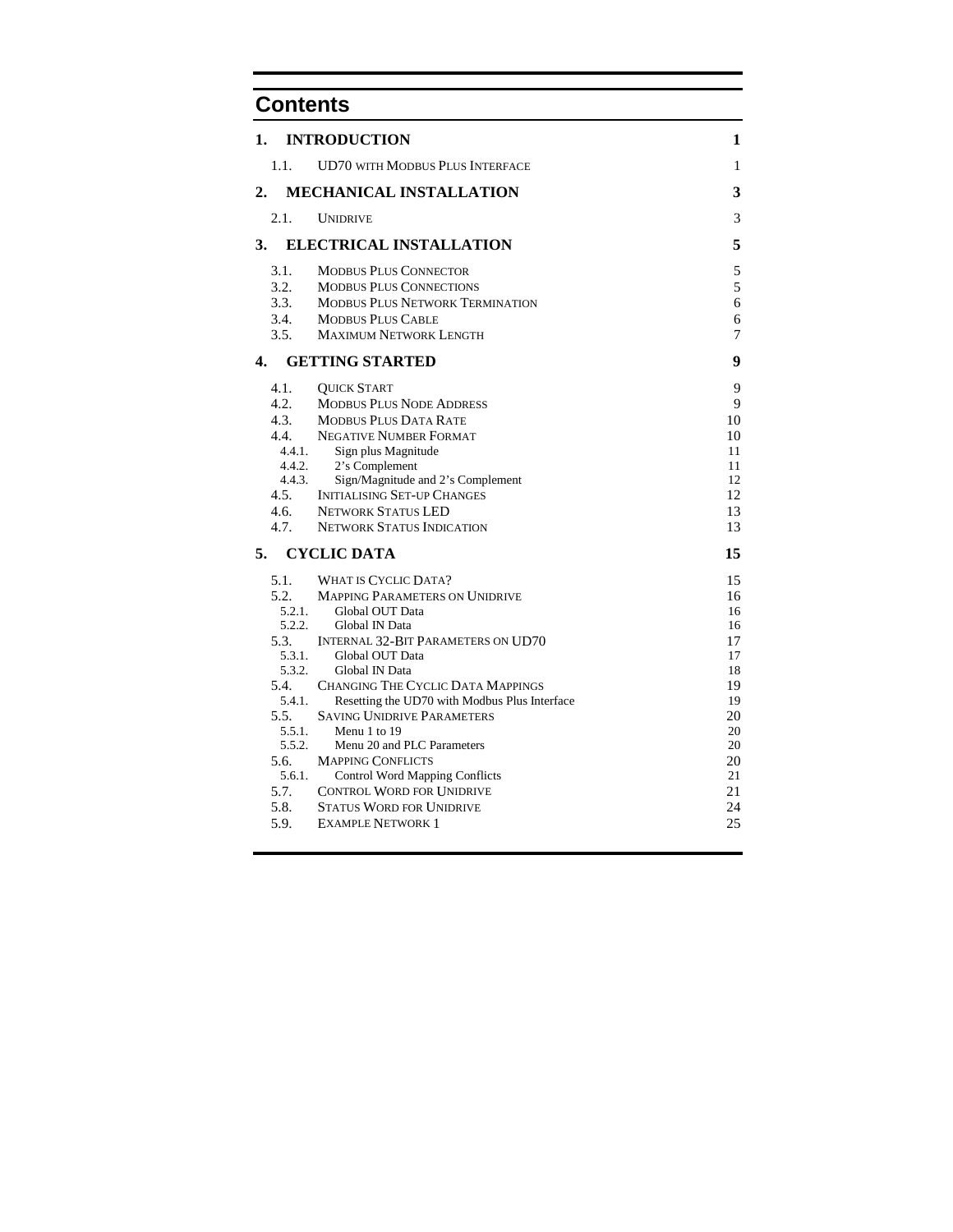| 5.10.                              | EXAMPLE NETWORK 2                                                                                                | 26                   |
|------------------------------------|------------------------------------------------------------------------------------------------------------------|----------------------|
| 6.                                 | <b>NON-CYCLIC DATA CHANNEL</b>                                                                                   | 27                   |
| 6.1.<br>6.1.1.<br>6.1.2.<br>6.1.3. | SUPPORTED NON-CYCLIC COMMANDS<br>PRESET SINGLE REGISTERS<br>PRESET MULTIPLE REGISTERS<br>READ MULTIPLE REGISTERS | 27<br>27<br>27<br>27 |
| 7.                                 | <b>DIAGNOSTICS</b>                                                                                               | 29                   |
| 7.1                                | <b>FIELDBUS CODE</b>                                                                                             | 29                   |
| 7.2.                               | <b>SYSTEM FILE VERSION</b>                                                                                       | 30                   |
| 7.3.                               | <b>NODE ADDRESS</b>                                                                                              | 30                   |
| 7.4                                | NETWORK DATA RATE                                                                                                | 30                   |
| 7.5                                | <b>NETWORK STATUS</b>                                                                                            | 30                   |
| 7.6.                               | <b>TRIP ACTION ON NETWORK LOSS</b>                                                                               | 31                   |
| 7.7.                               | <b>OTHER UNIDRIVE TRIP CODES</b>                                                                                 | 32                   |
| 8.                                 | <b>APPENDIX</b>                                                                                                  | 35                   |
| 8.1.                               | <b>MODBUS PLUS NETWORK OPERATION</b>                                                                             | 35                   |
| 8.2.                               | <b>ERROR DETECTION</b>                                                                                           | 35                   |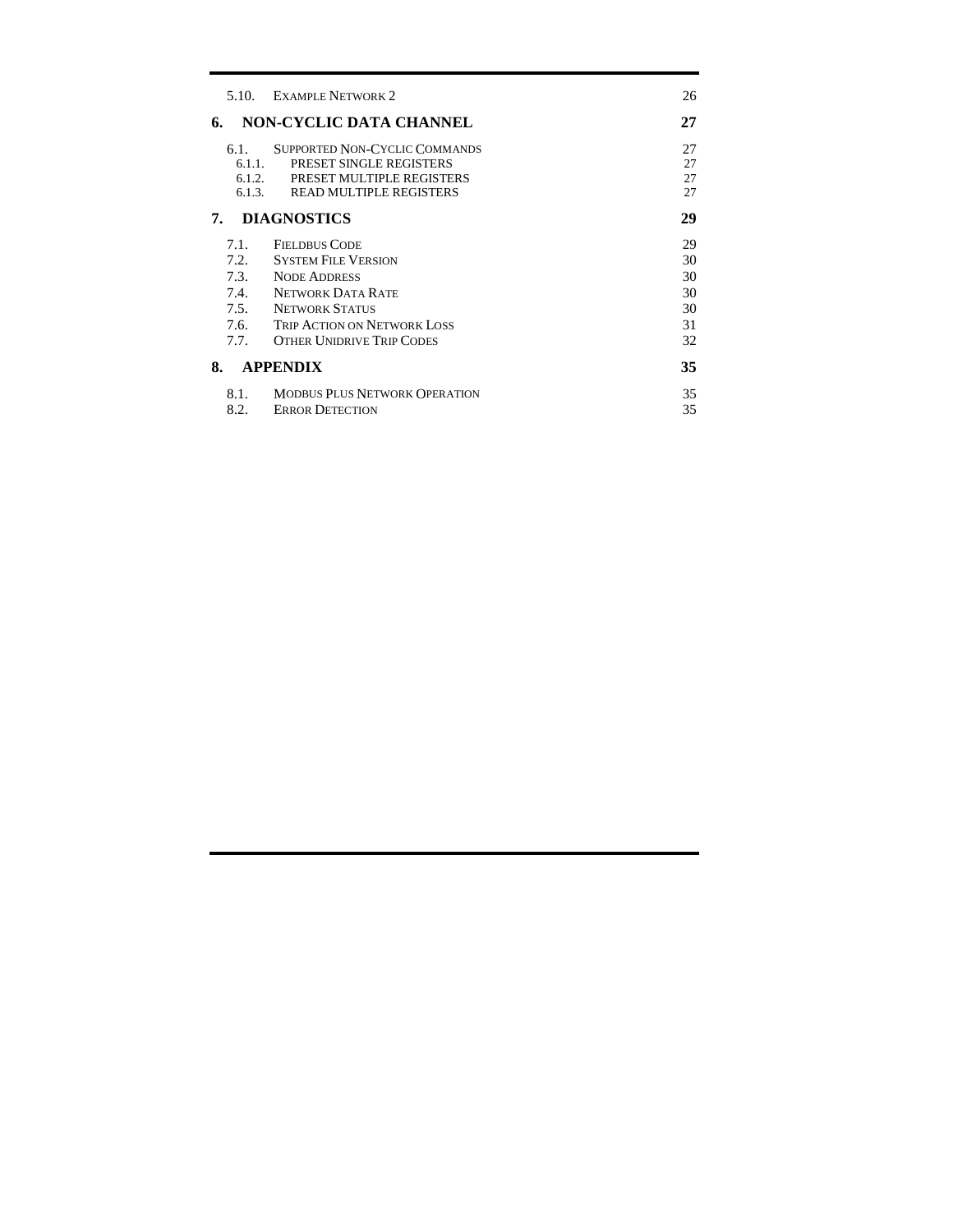# **1. Introduction**

#### **NOTE**

**Drive parameters are denoted in this manual by "#MM.PP", where MM refers to the menu number, and PP refers to the parameter number within that menu. Please refer to the Unidrive manual for parameter definitions.**

# **1.1. UD70 with Modbus Plus Interface**

The UD70 with Modbus Plus interface for Unidrive is supplied in a large option module package. The Modbus Plus interface uses the UD70 Applications card as a host . An 80C152 processor and System Protocol Chip handle all Modbus Plus network activity, and a Dual-Port RAM interface is used to transfer data between the Modbus Plus layer and the UD70.

The UD70 retains full functionality, allowing the user to download normal DPL application programs. No program modifications are required to allow existing DPL programs to run. A different UD70 operating system file ("MBPLUS.SYS") is used, and the UD70 has this system file pre-loaded. The UD70 also uses a second DPRAM interface to transfer data to and from the drive.

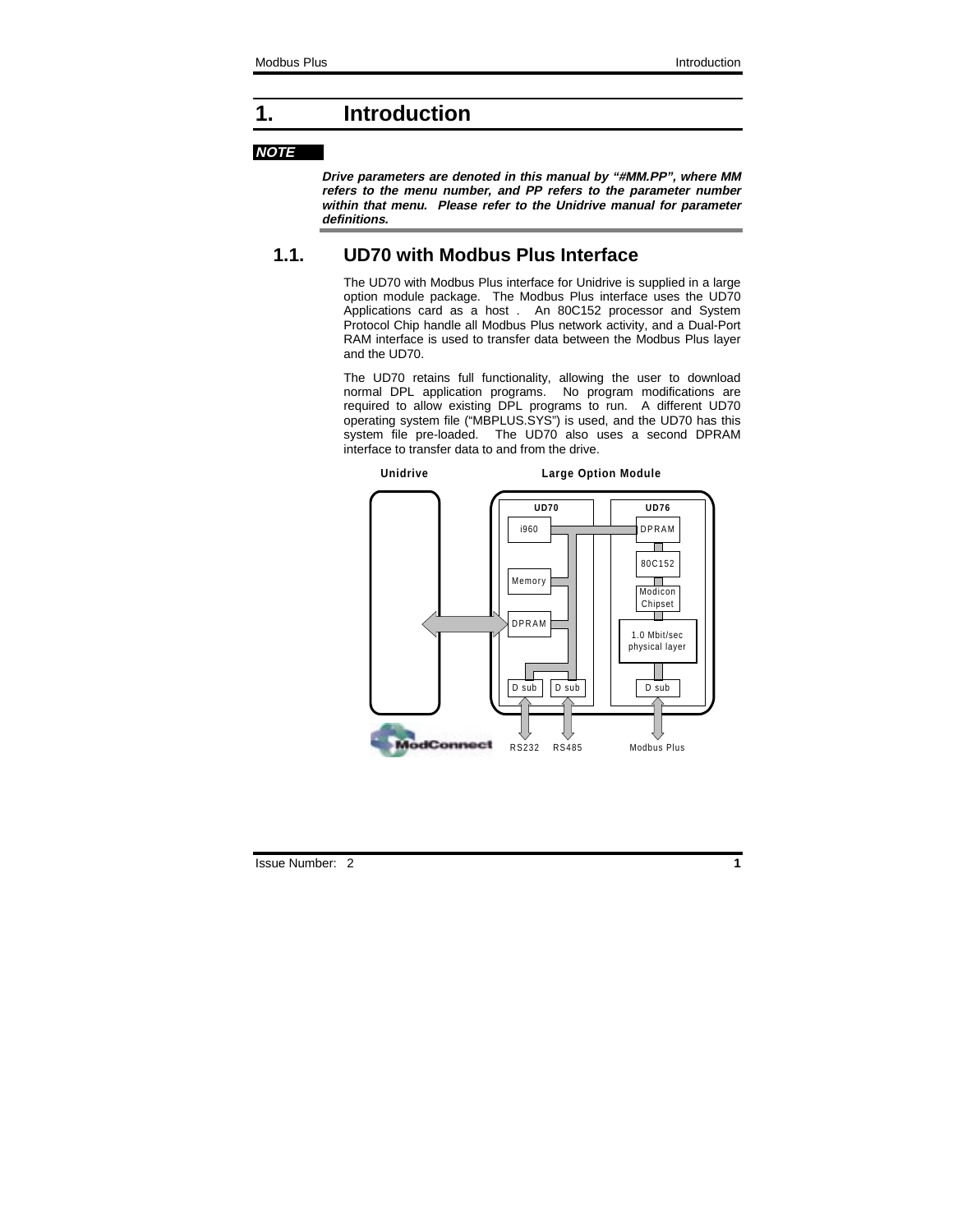**2** Issue Number: 2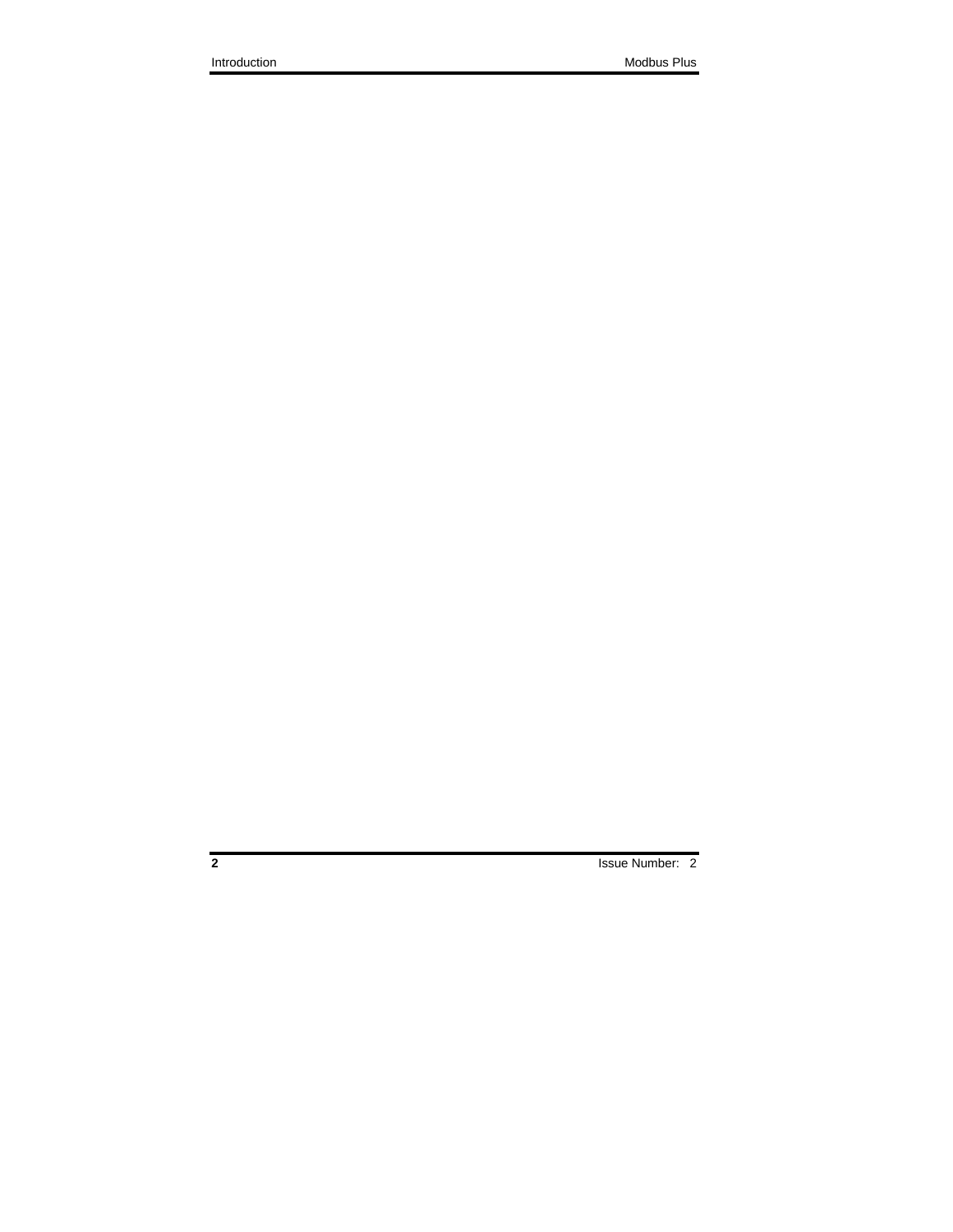# **2. Mechanical Installation**

# **NOTE**

**The Unidrive must be disconnected from the mains supply before installing or removing an option module.**

# **2.1. Unidrive**

Isolate the drive from the main supply and allow 5 minutes for the DC Bus capacitors to discharge.

Insert the UD70 with Modbus Plus interface module as shown below. Ensure that it is correctly inserted. The module will click firmly into place.

To remove the module, pull on the black tab, and the module will disengage from the connector and pull out of the drive.

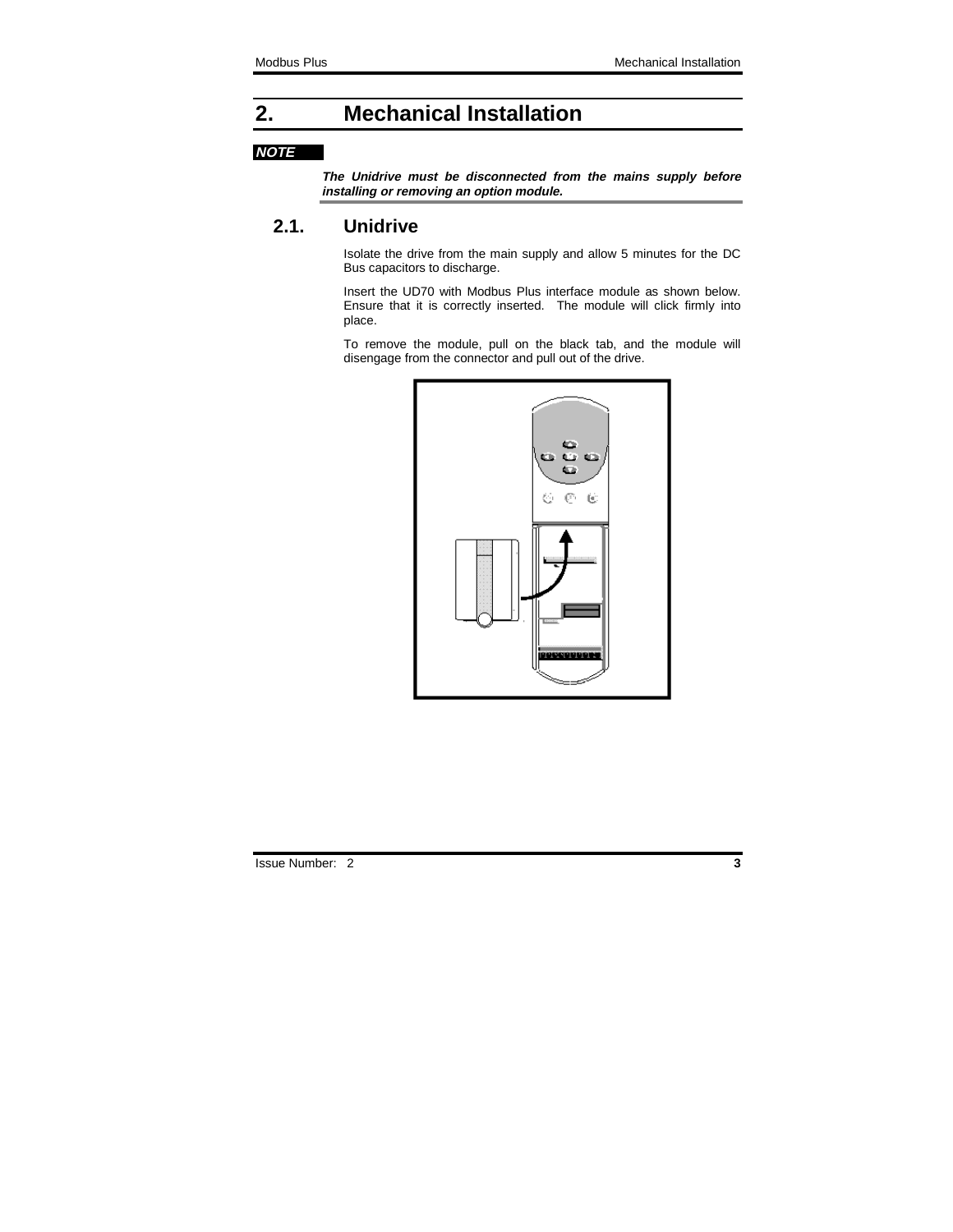**4** Issue Number: 2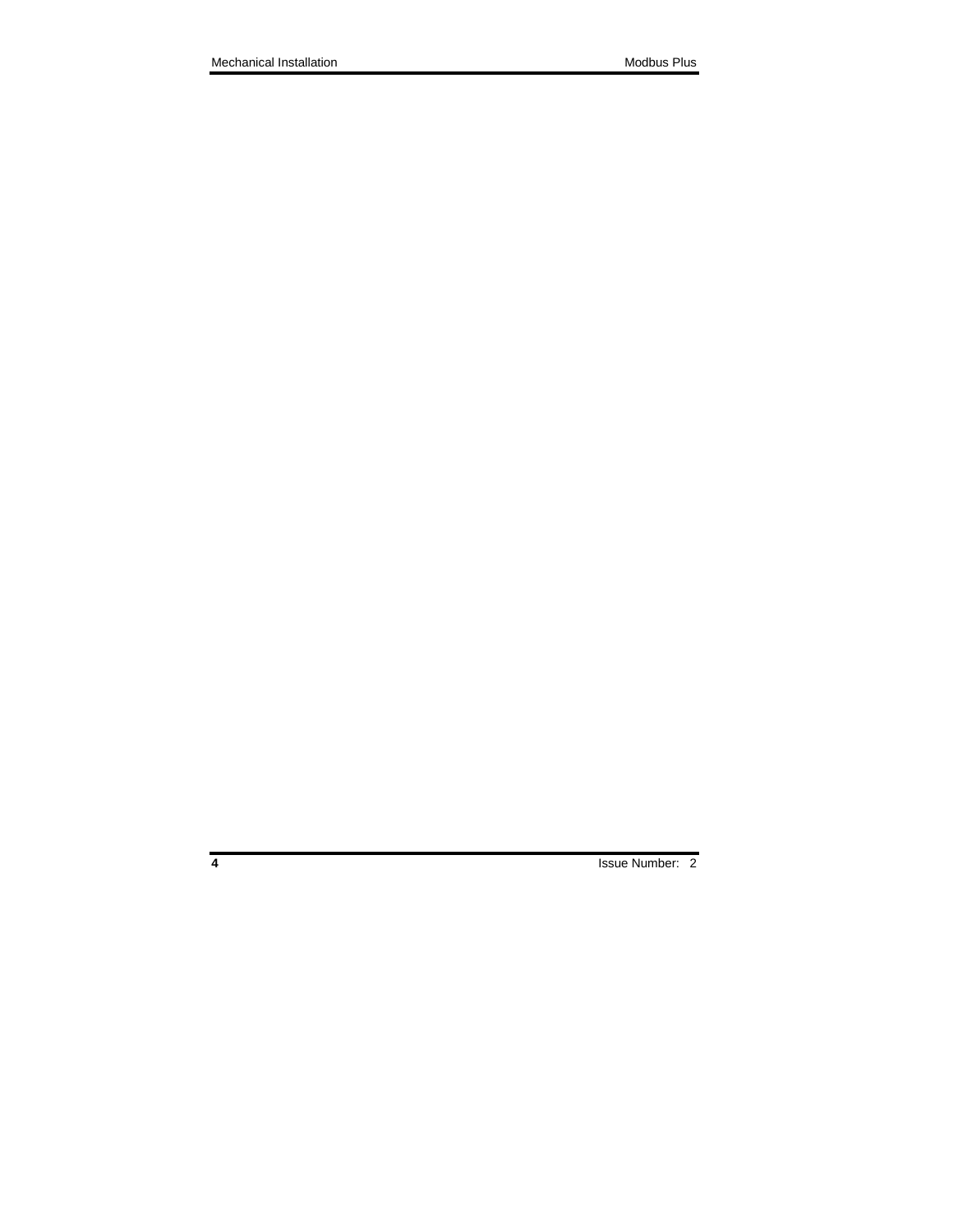# **3. Electrical Installation**

# **3.1. Modbus Plus Connector**

The UD70 with Modbus Plus Interface has single 9-way D-type socket connector (B) to connect to the Modbus Plus network.

Connectors C and D on the UD70 with Modbus Plus interface are the RS232 (C) and RS485 (D) ports of the UD70.



#### **UD70 with Modbus Plus Interface for Unidrive**

The pin connections for the Modbus Plus connector are given in the table below.

| <b>Function</b> | <b>Terminal</b> | <b>Description</b> |
|-----------------|-----------------|--------------------|
| Data+           |                 | Positive Data Line |
| Data-           |                 | Negative Data Line |
| Screen          |                 | Cable screen       |

# **3.2. Modbus Plus Connections**

To connect a node to the Modbus Plus network, make the connections as shown in the diagram below



The Modbus Plus network uses Bi-Phase S signalling which is nonphasic, i.e. it does not matter which wire is linked to Data+ and Data-.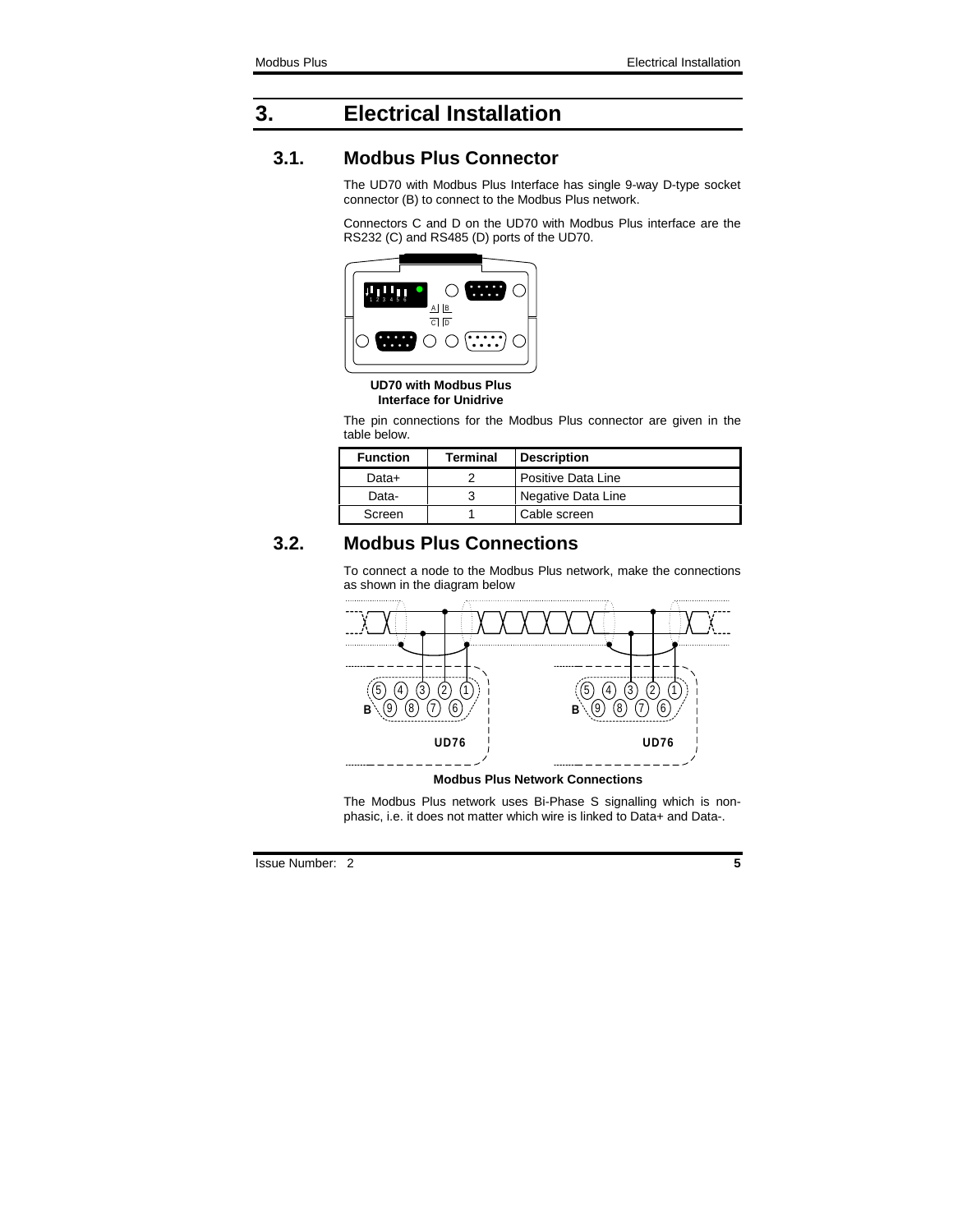## **3.3. Modbus Plus Network Termination**

There is no termination resistor supplied on the UD70 with Modbus Plus Interface. It is the user's responsibility to ensure that both ends of each section of network cable are correctly terminated.

A 120Ω 0.25W resistor should be connected between the DATA+ and DATA- lines at each end of the main trunk cable, as shown in the diagram below.



#### **NOTE**

**The above method of connecting the termination resistor ensures that the network remains terminated when the Modbus Plus connector is disconnected from the node.**

It is very important in high-speed communications networks that the network communications cable is correctly terminated. Failure to terminate the network properly may mean that the network operates with substantially reduced noise immunity, or in the worst case, the network doesn't work at all.

## **3.4. Modbus Plus Cable**

Modbus Plus networks (like most fieldbus systems) run at high data rates, and consequently require cable specifically designed to carry high frequency signals. Low quality cable may attenuate the signals, and thus render the signal unreadable for the other nodes on the network. Cable specifications (and recommended cable types) are available on the Modicon web site at "www.modicon.com".

### **NOTE**

**Control Techniques can only guarantee correct and reliable operation of the Modbus Plus interface if the network cable installed has been fully approved by ModConnect.**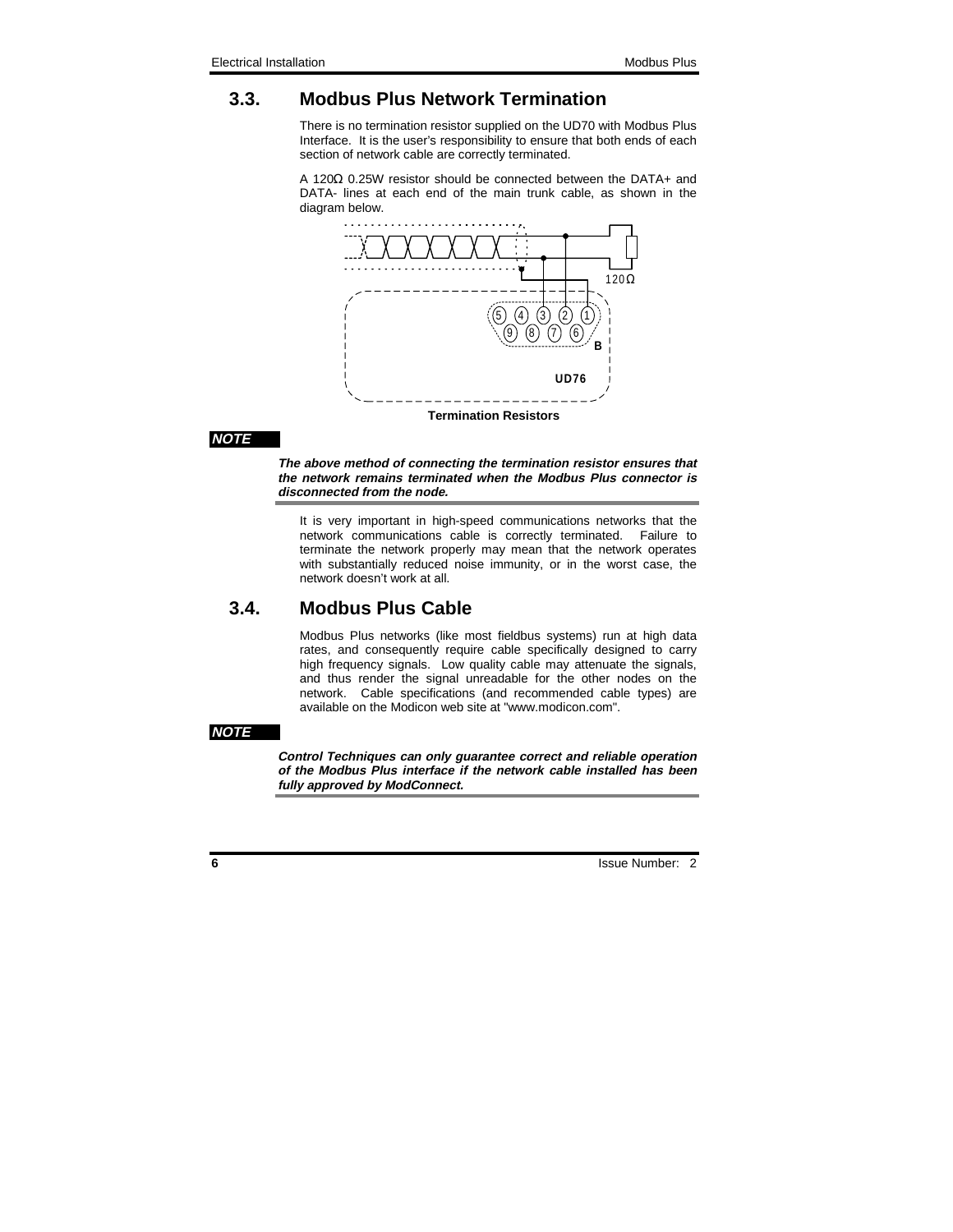# **3.5. Maximum Network Length**

The maximum network length of a Modbus Plus network (without the use of repeaters) is 450m, with up to 32 nodes connected.

Repeaters can be used to extend the maximum network length, or increase the number of nodes on the network. The Modbus Plus specification allows a maximum of 3 repeaters to be used on a network, and this allows a network to be extended to 1800m. The maximum number of nodes, even with 3 repeaters, is limited to 64.

| Number of<br><b>Repeaters</b> | <b>Maximum network</b><br>length (m) | <b>Maximum number</b><br>of nodes |
|-------------------------------|--------------------------------------|-----------------------------------|
|                               | 450                                  | 32                                |
|                               | 900                                  | 64                                |
|                               | 1350                                 | 64                                |
|                               | 1800                                 |                                   |

Full details about network specifications are suitable repeaters are available on the Modicon web site at "www.modicon.com".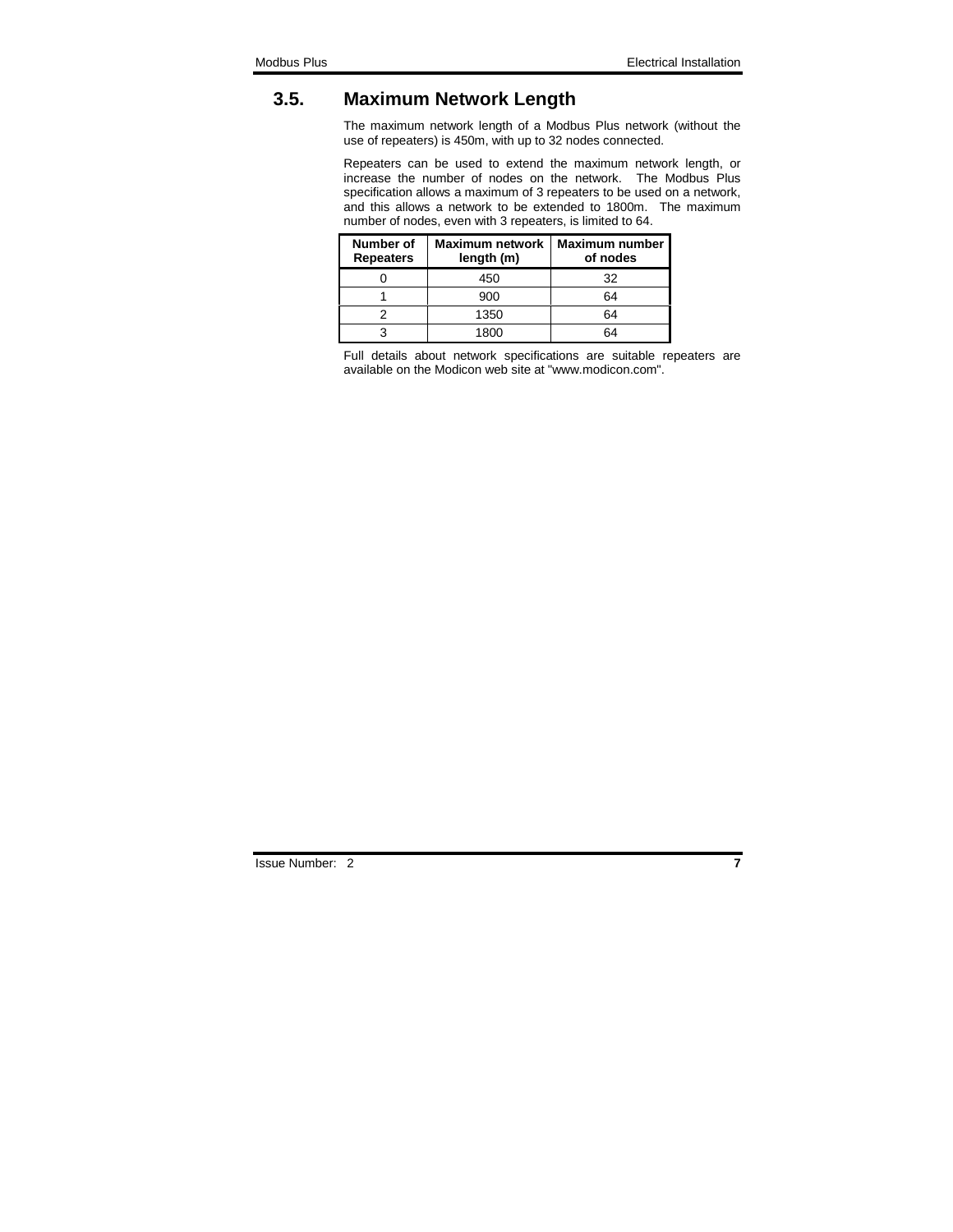**8** Issue Number: 2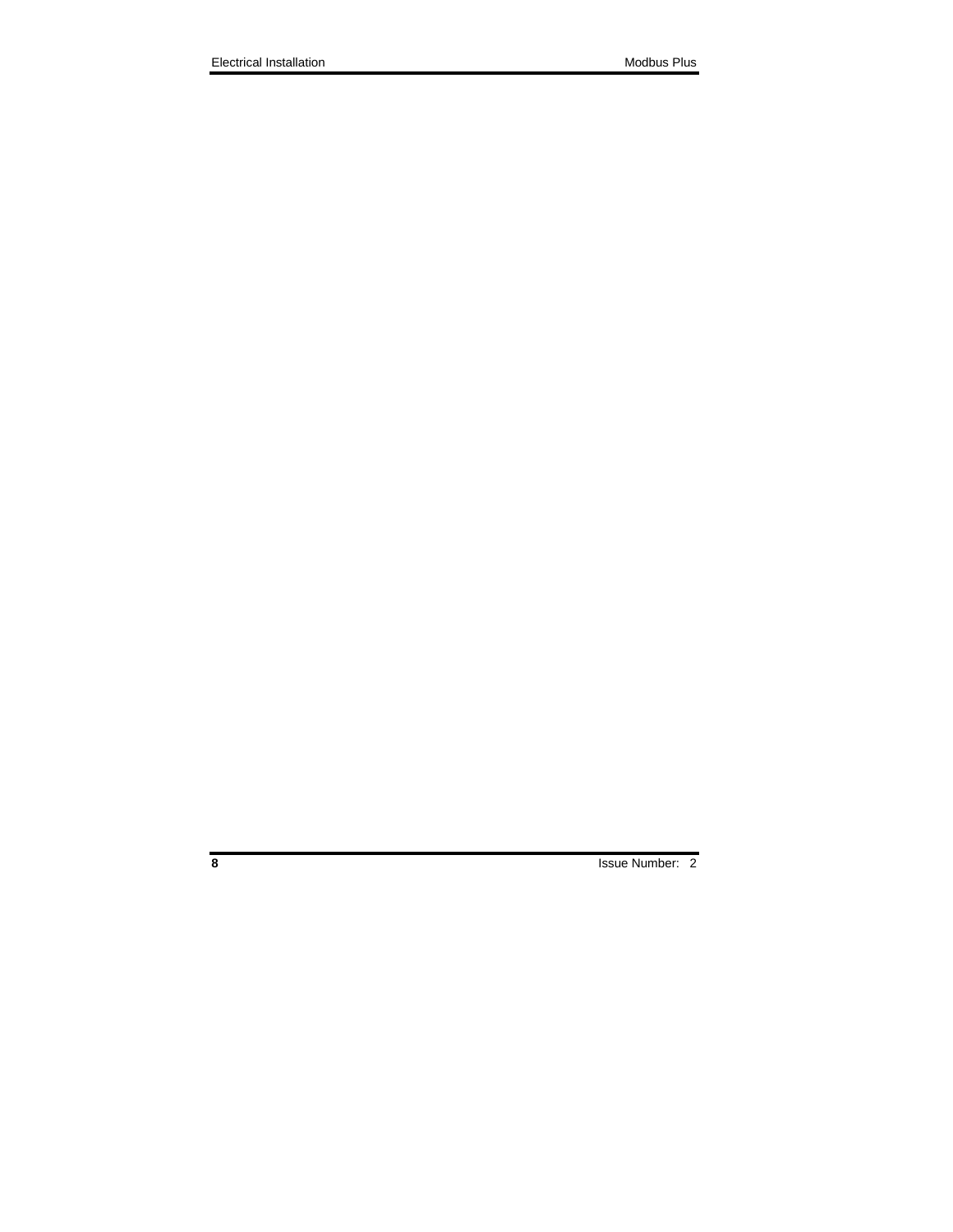# **4. Getting Started**

The Quick Start section shows the basic parameter configurations required for the Modbus Plus interfaces to establish communications. Detailed descriptions of each parameter function follow later in this chapter.

# **4.1. Quick Start**

The UD70 with Modbus Plus interface is configured using parameters within the Unidrive, and DIP switches on the front of the module itself. The parameters listed in the table below should be configured on each node BEFORE connecting the node to the Modbus Plus network.

| <b>Function</b>           | <b>Unidrive</b>             | Recommended<br>Setting |  |
|---------------------------|-----------------------------|------------------------|--|
| Node Address              | <b>DIP Switches</b>         | 2 to 64                |  |
|                           | (See #20.01 after<br>reset) |                        |  |
| Network Data Rate         | Fixed                       |                        |  |
| Negative Number<br>Format | #20.02                      |                        |  |

The UD70 with Modbus Plus interface is configured using parameters within the Unidrive. Parameters should be configured on each node BEFORE connecting the node to the Modbus Plus network.

The LED should flash once per second for 5 seconds while the interface initialises, and changes to 6 flashes per second when initialisation has been completed and the node has joined the network.

# **4.2. Modbus Plus Node Address**

#### **Unidrive:** #20.01 (Read Only)

Every node must be given a unique network address. If a node is assigned an address, and that address already exists on the Modbus Plus network, the node may prevent the network from operating. The valid range of addresses is from 1 and 64.

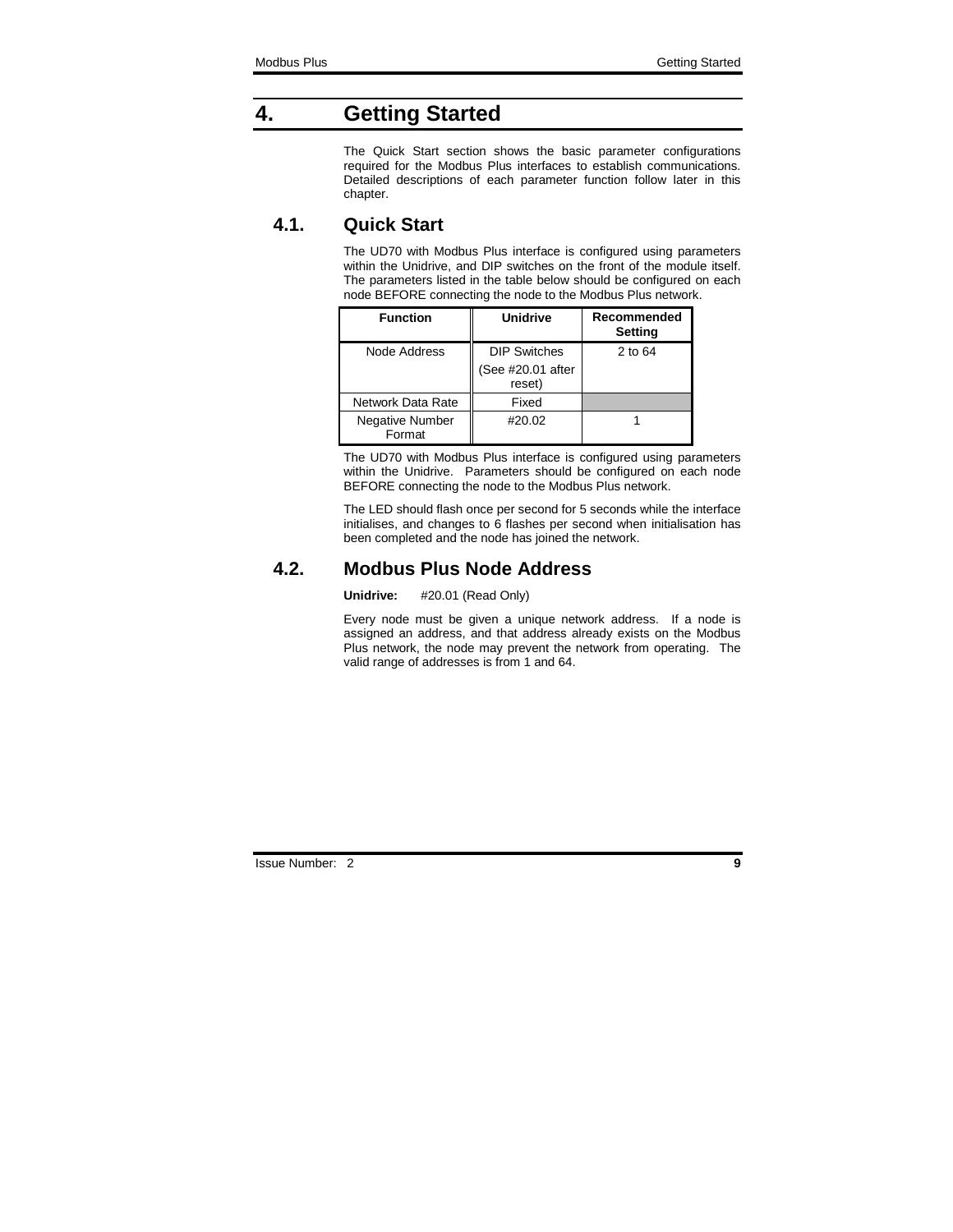| <b>Node</b>    | <b>DIP Switch</b> | <b>Node</b> | <b>DIP Switch</b> | <b>Node</b> | <b>DIP Switch</b> |
|----------------|-------------------|-------------|-------------------|-------------|-------------------|
| Addr           | 123456            | Addr        | 123456            | Addr        | 123456            |
| 1              | 111111            | 23          | 100101            | 45          | 110010            |
| $\overline{2}$ | 011111            | 24          | 000101            | 46          | 010010            |
| 3              | 101111            | 25          | 111001            | 47          | 100010            |
| 4              | 001111            | 26          | 011001            | 48          | 000010            |
| 5              | 110111            | 27          | 101001            | 49          | 111100            |
| 6              | 010111            | 28          | 001001            | 50          | 011100            |
| $\overline{7}$ | 100111            | 29          | 110001            | 51          | 101100            |
| 8              | 000111            | 30          | 010001            | 52          | 001100            |
| 9              | 111011            | 31          | 100001            | 53          | 110100            |
| $\Omega$       | 011011            | 32          | 000001            | 54          | 010100            |
| 11             | 101011            | 33          | 111110            | 55          | 100100            |
| 12             | 001011            | 34          | 011110            | 56          | 000100            |
| 13             | 110011            | 35          | 101110            | 57          | 111000            |
| 14             | 010011            | 36          | 001110            | 58          | 011000            |
| 15             | 100011            | 37          | 110110            | 59          | 101000            |
| 16             | 000011            | 38          | 010110            | 60          | 001000            |
| 17             | 111101            | 39          | 100110            | 61          | 110000            |
| 18             | 011101            | 40          | 000110            | 62          | 010000            |
| 19             | 101101            | 41          | 111010            | 63          | 100000            |
| 20             | 001101            | 42          | 011010            | 64          | 000000            |
| 21             | 110101            | 43          | 101010            |             |                   |
| 22             | 010101            | 44          | 001010            |             |                   |

| The network address is configured by setting the DIP switches on the   |
|------------------------------------------------------------------------|
| UD70 with Modbus Plus interface. The table of settings is given below. |

Changes in node address will only take effect after a full reset and reinitialisation of the UD70 with Modbus Plus interface. (See section 4.5.)

# **4.3. Modbus Plus Data Rate**

The data rate is fixed at 1.0Mbits/sec for Modbus Plus networks.

# **4.4. Negative Number Format**

**Unidrive:** #20.02

There are two formats available for handling negative numbers in the UD70 with Modbus Plus interface. When Modbus Plus was originally developed for Modicon PLCs, they could not handle negative numbers, so a "sign plus magnitude" method was included to allow this to be achieved. Most modern digital equipment can handle negative numbers, and use the "2's-complement" system.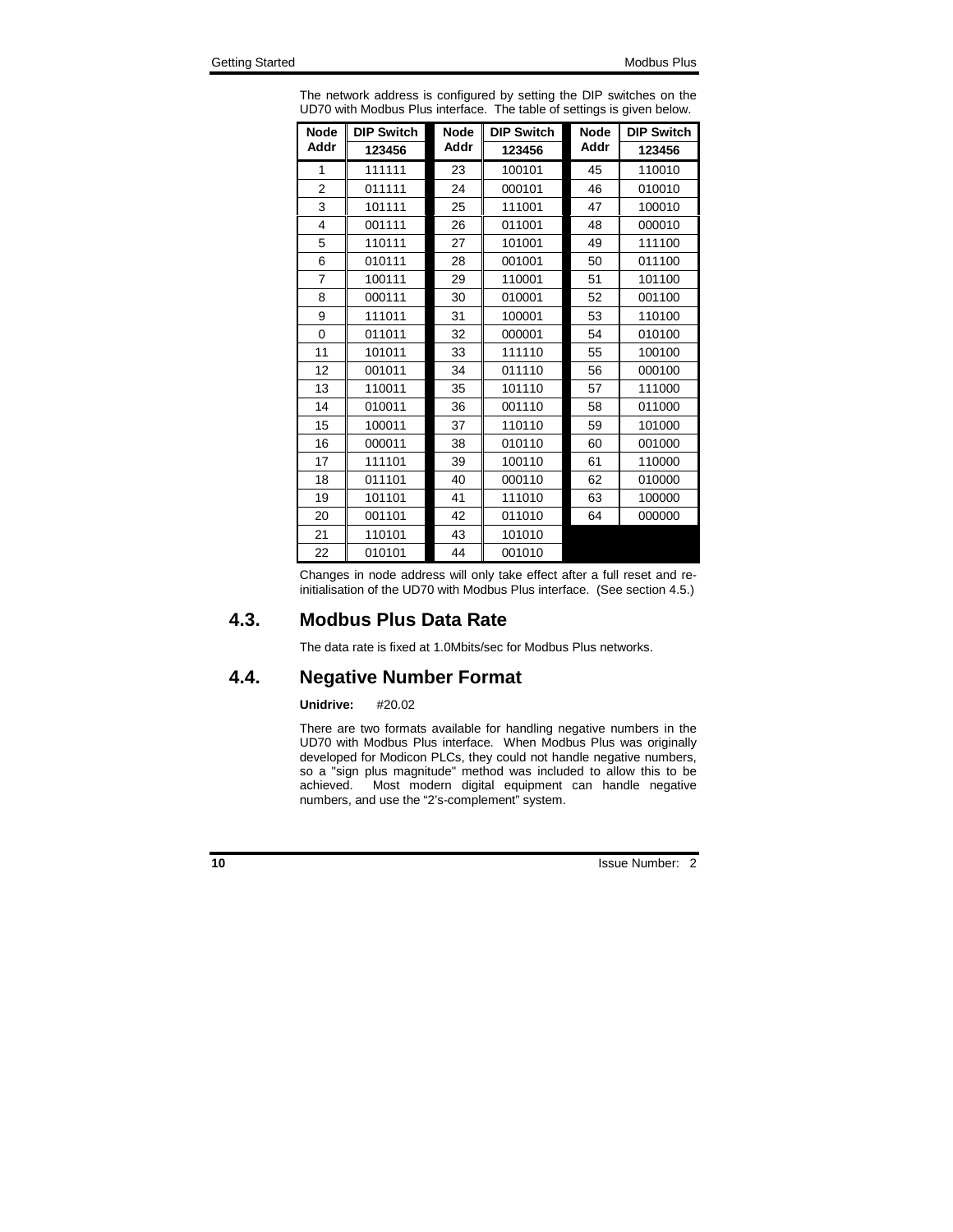| #20.02   | Format           | <b>Comment</b>                                                                                                                                                            |
|----------|------------------|---------------------------------------------------------------------------------------------------------------------------------------------------------------------------|
| $\Omega$ | Sign + Magnitude | The most significant bit (b15) is set to 0<br>for positive numbers, and 1 for negative<br>numbers. Remaining bits give the<br>magnitude.                                  |
|          | 2's Complement   | UD70 and Unidrive use the 2's<br>complement method to represent<br>negative numbers internally. This the<br>most widely used format for<br>representing negative numbers. |
| 2        | Mixed            | 2's complement format for cyclic data<br>transfer, with sing + magnitude for non-<br>cyclic data transfers.                                                               |

To maintain backward compatibility n Modbus Plus modules, both systems have been included, and the desired mode must be configured. (Default mode is the same as old Modbus Plus modules.)

#### **4.4.1. Sign plus Magnitude**

The method employed to handle negative numbers was to use a "sign plus magnitude" format, where the most significant bit set is to 1 to represent a negative number, and the remaining 15 bits represent the magnitude of the number.

| <b>b15</b> | ከ14 | <b>b13</b> | <b>b12</b> | b11       | <b>b10</b> | b9 | b8 |
|------------|-----|------------|------------|-----------|------------|----|----|
| Sign       |     | Magnitude  |            | Magnitude |            |    |    |

| p         | b <sub>6</sub> | b5 | b4 | b3 | いつ<br>IJΖ | b1 | b0 |
|-----------|----------------|----|----|----|-----------|----|----|
| Magnitude |                |    |    |    | Magnitude |    |    |

For example, 300 in decimal is 0x012C in hex. To convert this to a value of -300 in sign plus magnitude format, simply set the most significant bit (b15) to 1. (0x812C)

#### **4.4.2. 2's Complement**

┠

The "2's complement" is a true negative number format, that does not require any special number handling for maths on negative numbers. The UD70 with Modbus Plus interface uses the signed 16-bit number format that is common only virtually all digital equipment today.

This format should be used in nearly all cases, with the only exception being when the module is replacing a module in an existing system. This will allow backward compatibility, and does not require and changes to the PLC program.

| b15 | <b>b14</b> | b13    | b12            | b11            | <b>b10</b>     | b9             | b8     |
|-----|------------|--------|----------------|----------------|----------------|----------------|--------|
| M6  | M5         | #18.33 | M <sub>3</sub> | M <sub>2</sub> | M <sub>1</sub> | M <sub>0</sub> | #18.32 |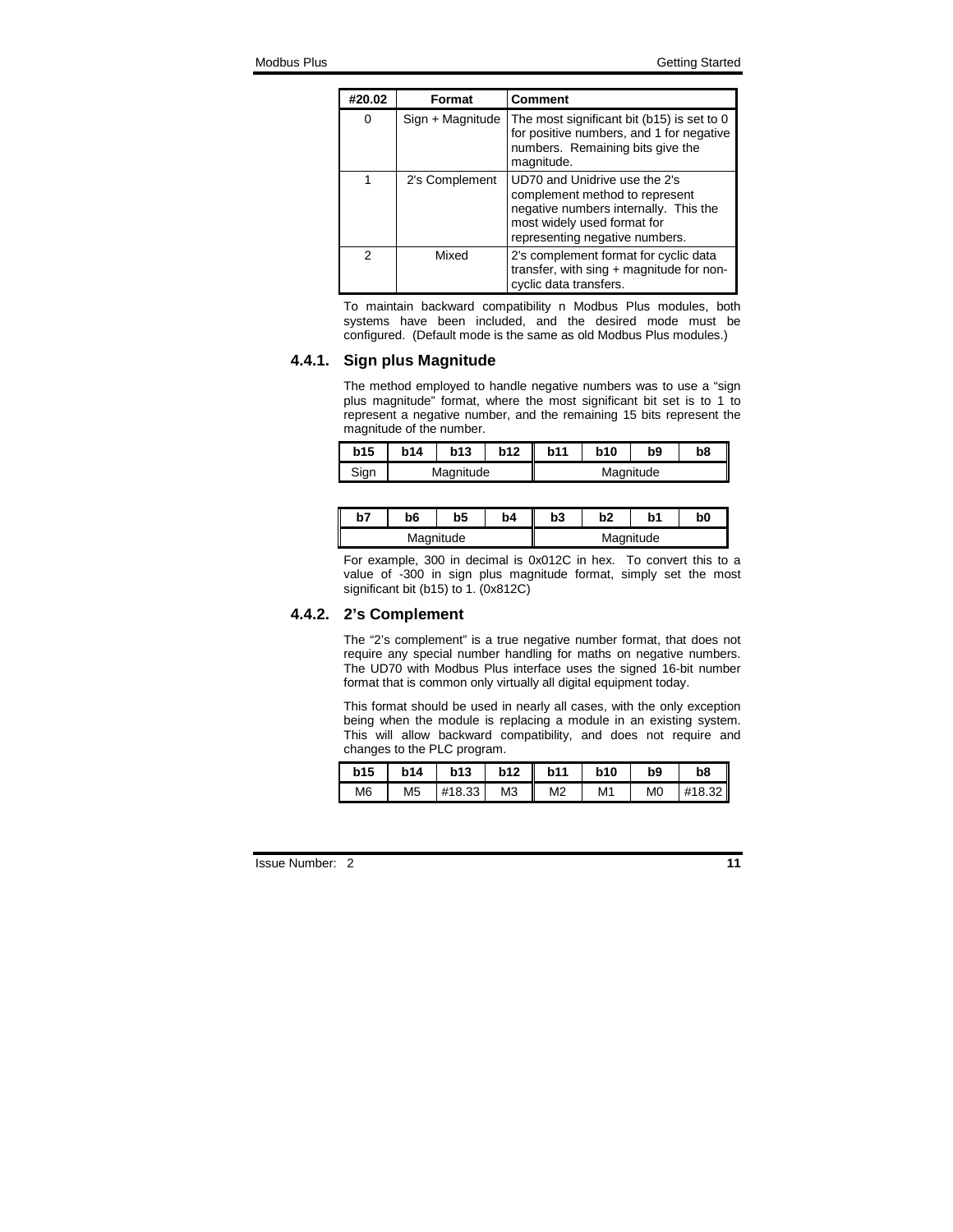| ll     | b6        | b5        | b4   | b3         | b2    |       | b0       |
|--------|-----------|-----------|------|------------|-------|-------|----------|
| #18.31 | .46<br>#1 | .45<br>#1 | Trip | #6.32<br>Ш | #6.31 | #6.30 | 15<br>#6 |

For example, 300 in decimal is 0x012C in hex. To convert this to a value of -300 in 2's complement format, invert each bit and 1 to the value produced. (0xFED4)

#### **4.4.3. Sign/Magnitude and 2's Complement**

Modbus Plus modules with system file V2.07.03 and earlier only support the non-cyclic data transfer using the PRESET SINGLE REGISTER, PRESET MULTIPLE REGISTERS and READ MULTIPLE REGISTERS commands.

A special mode has been included that will interpret data received using these commands using the "sign plus magnitude" format, while any cyclic data transfers using global data are coded using the "2's complement" format.

#### **NOTE**

**The hex codes 0x812C and 0xFED4 will appear as an incorrect value if the wrong format is used. The "sign plus magnitude" format will return -300 and -32468, while the 2's complement will produce values of -32468 and -300.**

## **4.5. Initialising Set-up Changes**

Modbus Plus configuration parameters and switch settings are only read during the initialisation sequence of the Modbus Plus interface, thus preventing unpredictable network behaviour while parameters are being edited. When parameters have been configured, the UD70 with Modbus Plus interface must be reset to implement the changes in network set-up.

The UD70 can be reset from the Unidrive keypad in 2 ways.

- Set #MM.00 to 1070 and press the red RESET button. This will implement any changes made to the Modbus Plus configuration, but the changes will NOT be stored. If power is lost to the drive, the changes made will be lost, and the UD70 will revert to the stored configuration.
- Set #17.19 to 1. This causes a full reset of the UD70, and implements any changes made to the Modbus Plus configuration. It will also force the UD70 to store the #20.PP parameters in FLASH memory, thus ensuring that the changes will not be lost when power is removed from the drive. The UD70 will reset #17.19 to 0, when the reset sequence is complete.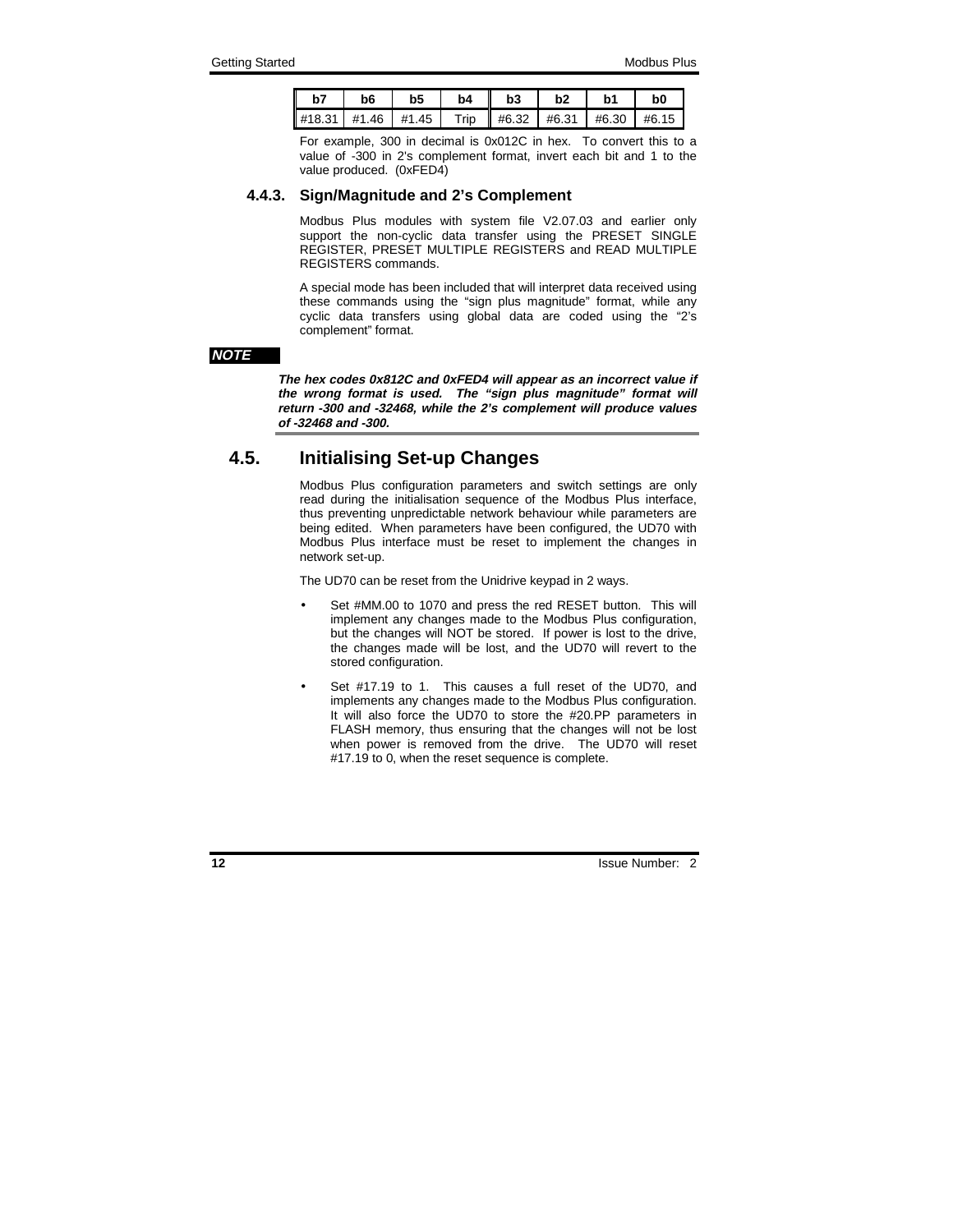# **4.6. Network Status LED**

The Network Activity LED flashes in distinctive patterns to indicate network status. The following table summarises these status indications:

| <b>Flash Sequence</b>       | <b>Description</b>                                                                                   |
|-----------------------------|------------------------------------------------------------------------------------------------------|
| 6 flashes per sec           | Normal operation - token is being<br>passed around the network<br>successfully.                      |
| 1 flash per sec             | The node is initialising or<br>reconfiguring. This phase should last<br>approximately 5 seconds.     |
| 2 flashes, OFF for 2 secs   | The node is never receiving the token.                                                               |
| 3 flashes, OFF for 1.7 secs | The node is the sole station, and<br>cannot find any other node with which<br>to exchange the token. |
| 4 flashes, OFF for 1.4 secs | Another node has been detected as<br>having the same node address                                    |

## **4.7. Network Status Indication**

#### **Unidrive:** #20.50

The status of the network is also displayed in #20.50. If it displays –1 or –2, then the Modbus Plus network has malfunctioned. This can be caused the loss of the network connection, specifying a duplicate node address, or an internal hardware failure. If it displays zero or a positive number, then the Modbus Plus interface is functioning correctly.

| #20.50   | Indication                | <b>Description</b>                                                                                                         |
|----------|---------------------------|----------------------------------------------------------------------------------------------------------------------------|
| >0       | Network OK                | Indicates the number of data registers<br>being transferred (input and output) per<br>second.                              |
| $\Omega$ | Network OK                | The node is exchanging the token with the<br>rest of the network, but no data is being<br>transferred to or from the node. |
| $-1$     | Network Failure           | Token not being received, node is the only<br>station on the network, or there is an<br>internal hardware failure.         |
| $-2$     | Duplicate Node<br>Address | Another node on the network has an<br>identical node address.                                                              |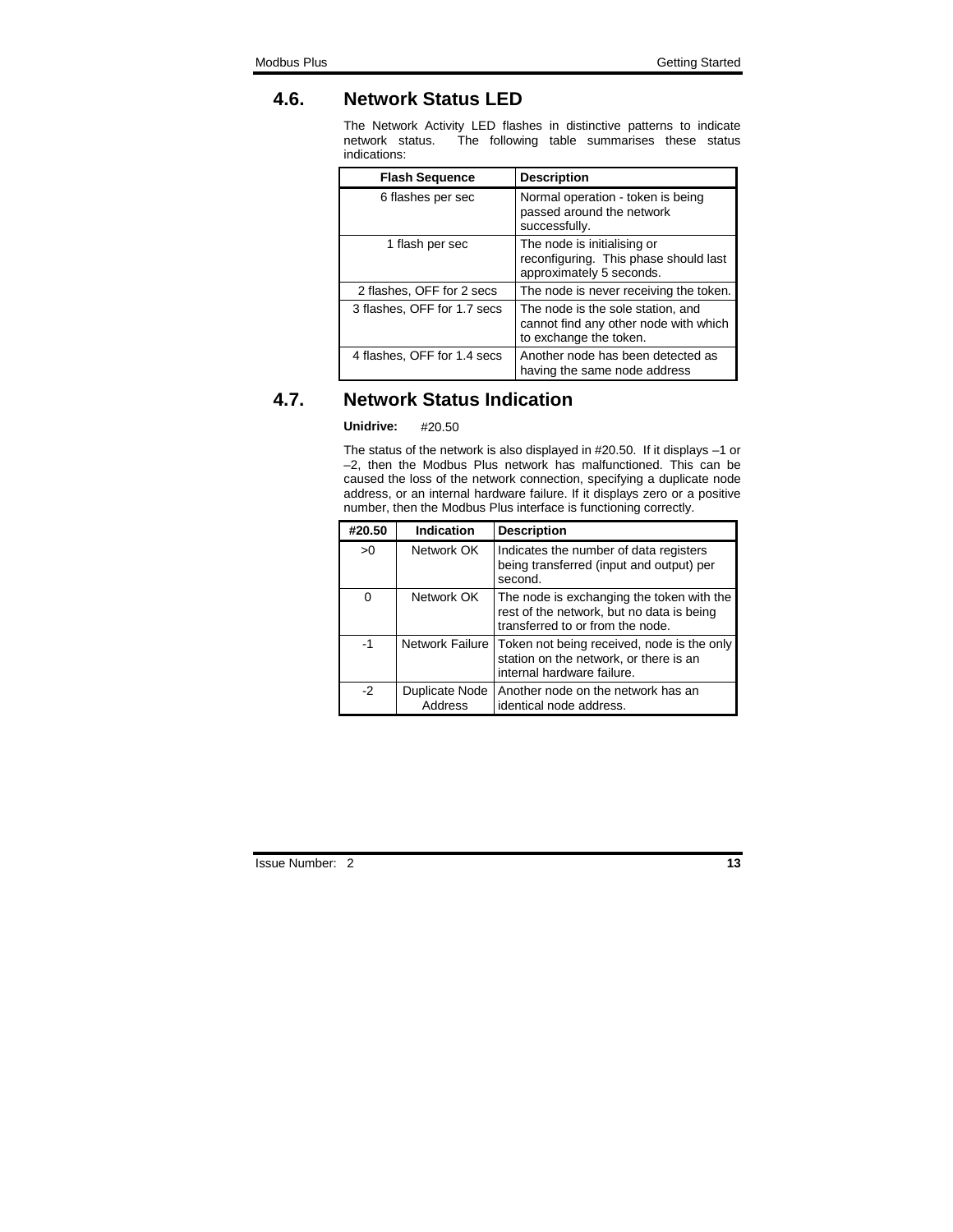**14** Issue Number: 2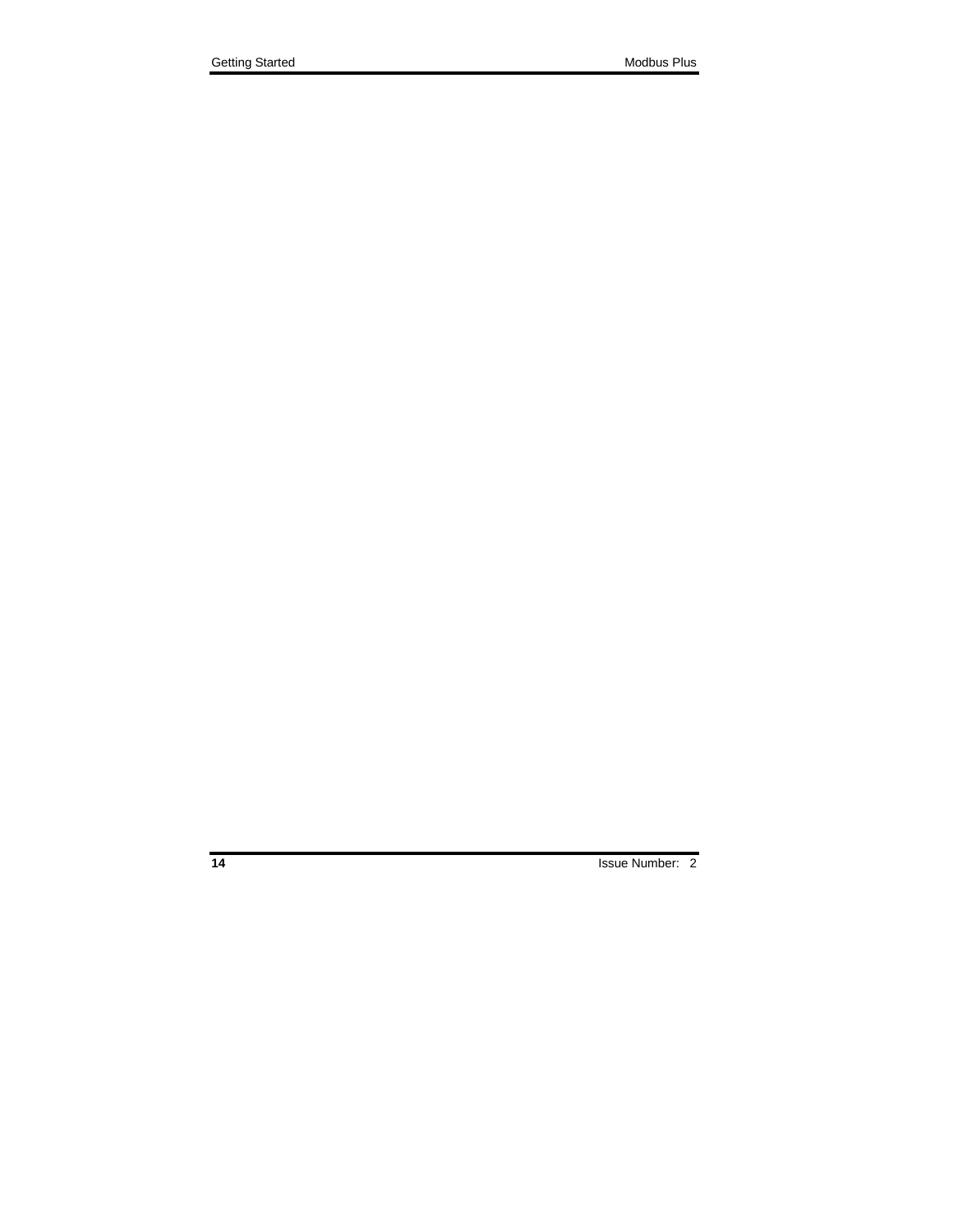# **5. Cyclic Data**

Unlike systems such as Interbus-S, Profibus-DP and DeviceNet, Modbus Plus does not have an network master controller. Therefore, IN data is defined as data coming IN to a node, while OUT data is transmitted OUT from the node. The UD70 with Modbus Plus interface provides 3 IN and 3 OUT 16-bit data slots, and 5 IN and 5 OUT 32-bit data slots.

# **5.1. What is Cyclic Data?**

Cyclic data is a method of data transfer that must be set-up during network configuration, but is transmitted automatically once configuration is complete. The high-speed data transfer is achieved by transmitting 16-bit data values over the Modbus Plus network, and relying on local mapping information within the drive to ensure the correct data is sent to the correct locations. This method relies on each node writing and reading data values to and from the registers allocated to the node during network configuration.

The Modbus Plus "global data" facility is used to implement the cyclic data feature. Coupled with the flexibility of the UD70 with Modbus Plus interface and Unidrive, a node can access any drive parameter, and place it in an OUT slot. This value will be transmitted to every other node on the network using the global data feature. A remote node can pick up the data value from the global data, transfer it to an IN slot and write to any read-write drive parameter.

32-bit data values can also be transferred using the global data mechanism. This allows internal UD70 integer variables to be sent to other nodes on the network. This is achieved by using two 16-bit data words for each value. Up to five 32-bit data values can be sent on cyclic data.

#### **NOTE**

**The mapping configuration cannot be changed dynamically, as a full RESET of the UD70 with Modbus Plus Interface must be performed before the any mapping changes become active.**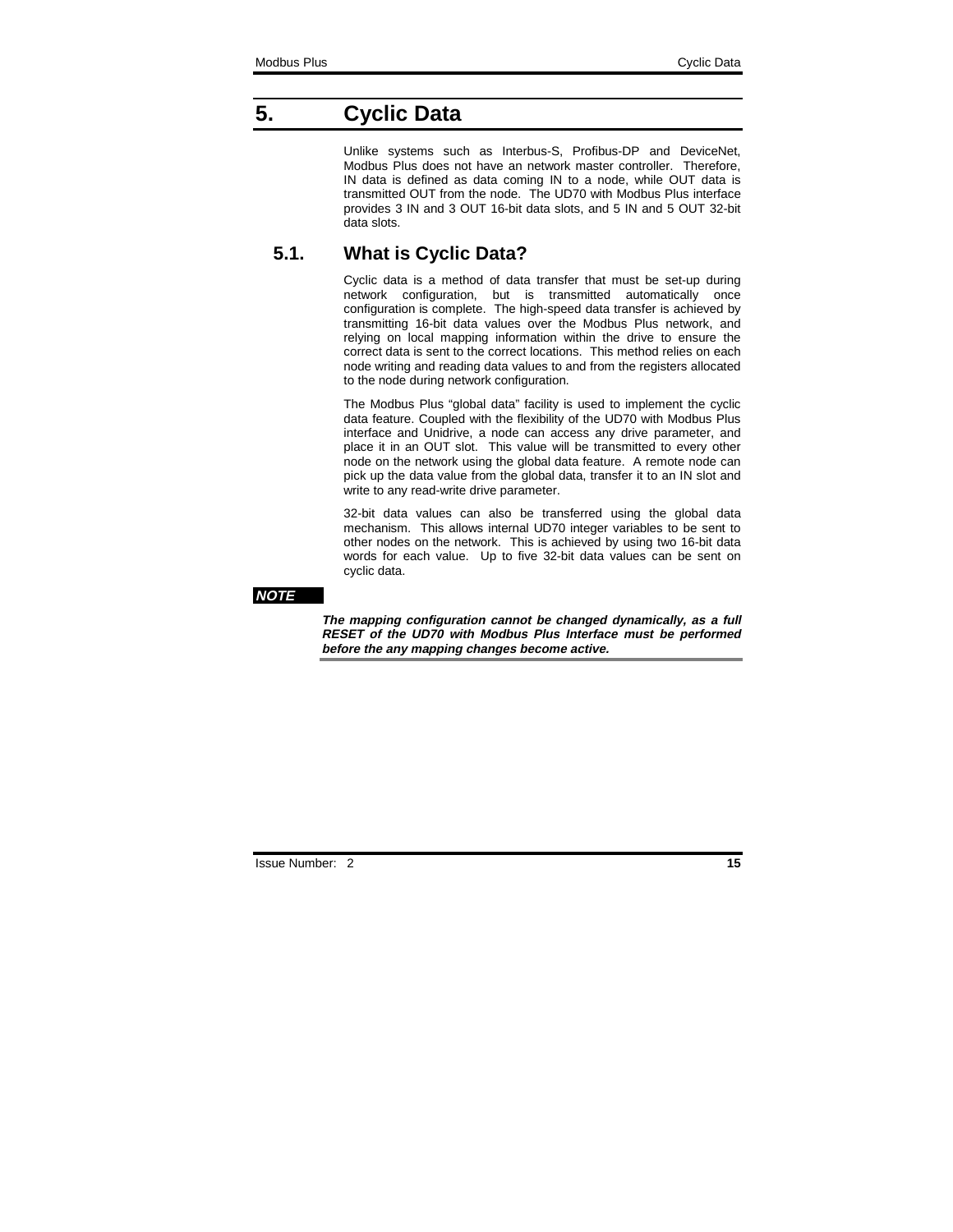# **5.2. Mapping Parameters on Unidrive**

The mapping for Unidrive and UD70 with Modbus Plus interface is set using menu 20 parameters. Changes to the mapping parameters will only take effect when the UD70 has been reset.

### **5.2.1. Global OUT Data**

The mapping control parameters are shown in the table below.

| Slot       | Data Source<br><b>Mapping Parameter</b> |
|------------|-----------------------------------------|
| OUT Slot 1 | #20.10 (MMPP)                           |
| OUT Slot 2 | #20.11 (MMPP)                           |
| OUT Slot 3 | #20.12 (MMPP)                           |

The data source parameters in the Unidrive is entered in the form MMPP, where MM is the menu number and PP is the parameter number. Any read/write or read only parameter may be defined as a data source parameter.



### **5.2.2. Global IN Data**

The mapping control parameters are shown in the table below.

| <b>Slot</b> | <b>Data Destination</b><br><b>Mapping Parameter</b> | Source Node and<br><b>Register Number</b> |
|-------------|-----------------------------------------------------|-------------------------------------------|
| IN Slot 1   | #20.05 (MMPP)                                       | #20.04 (NNRR)                             |
| IN Slot 2   | #20.07 (MMPP)                                       | #20.06 (NNRR)                             |
| IN Slot 3   | #20.09 (MMPP)                                       | #20.08 (NNRR)                             |

The data destination parameters are entered in the form MMPP, where MM is the menu number and PP is the parameter number. Any read/write or read only parameter may be defined as a data source parameter.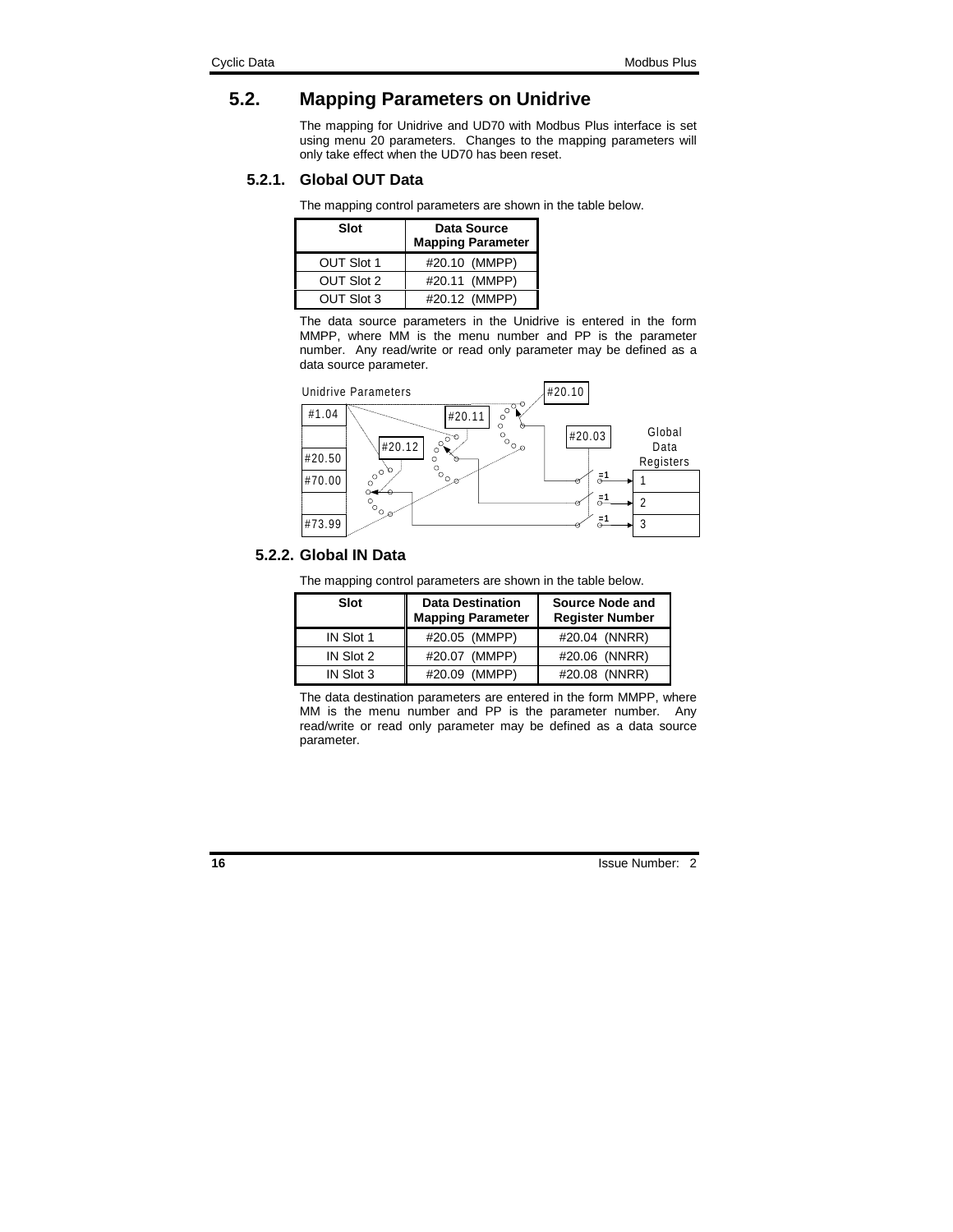The source node and source global data register are entered in the form NNRR, where NN is the source node address, and RR is the global register which contains the data value. (The Unidrive control and status words can be accessed as #90.11.)



If any mapping parameter is set to an invalid value (target parameter is read-only or does not exist), the mapping will revert to 0 when the UD70 is reset. If a slot is not being used, it can be disabled by setting the mapping to 0.

# **5.3. Internal 32-Bit Parameters on UD70**

In addition to the three 16-bit data slots, five 32-bit data words can also be transferred using cyclic data. This is achieved by using pairs of 16 bit data words in the Modbus Plus global data. The number of words to be transferred in the global data slots is set in #20.13, and allows up to five 32-bit data words to be transferred using the Modbus Plus global data mechanism.

### **5.3.1. Global OUT Data**

The source of OUT cyclic data is fixed, with the first word coming from \_R0%, and subsequent words from \_R1% to \_R4%, depending on how many words are being sent. DPL code is required to ensure that data is moved to the \_Rx% registers for transmission.

| Slot           | Data Source<br><b>Register (Parameter)</b> |
|----------------|--------------------------------------------|
| OUT Slot 4,5   | R0% (#72.00)                               |
| OUT Slot 6,7   | R1% (#72.01)                               |
| OUT Slot 8.9   | R2% (#72.02)                               |
| OUT Slot 10,11 | R3% (#72.03)                               |
| OUT Slot 12,13 | R4% (#72.04)                               |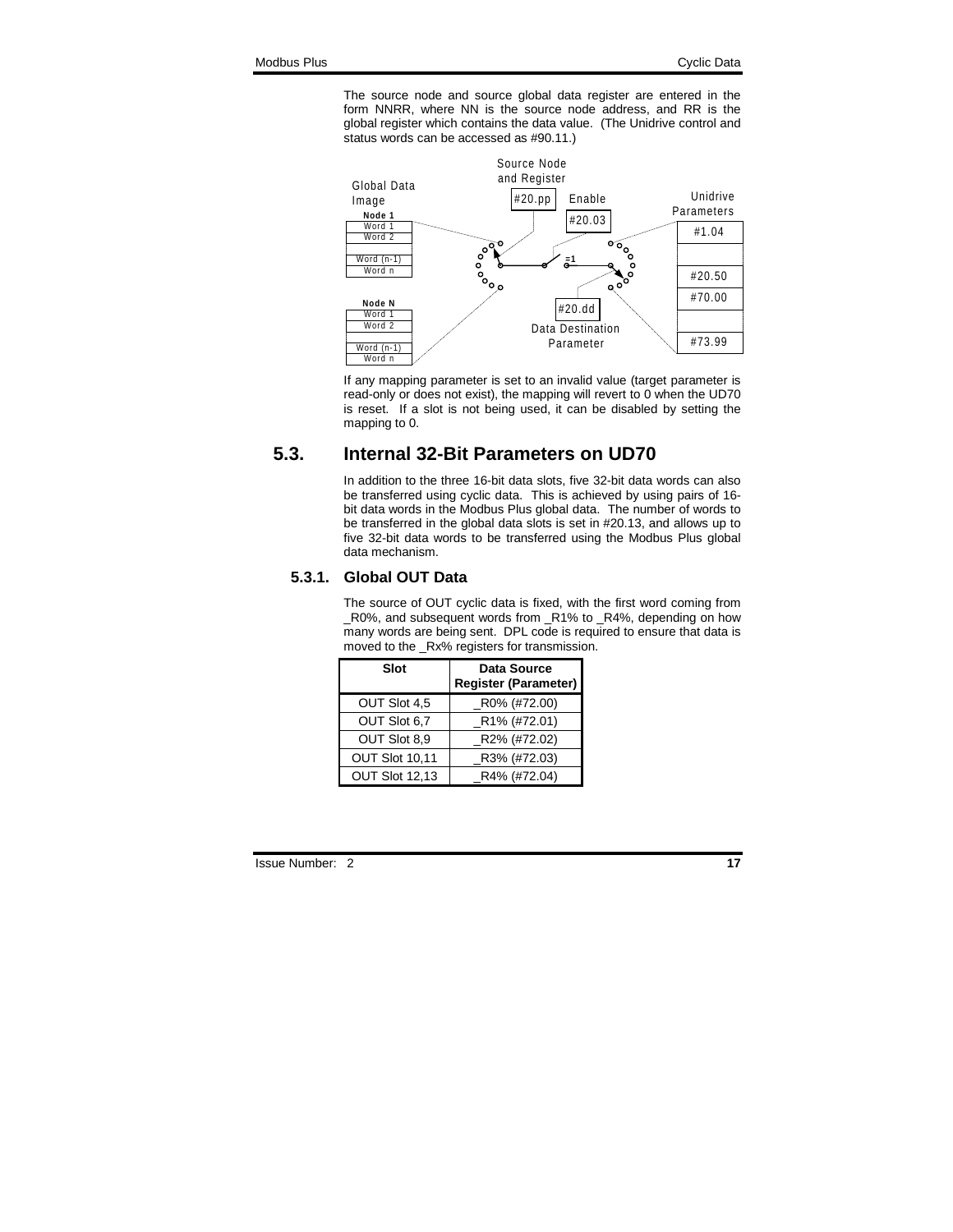As the data source parameters are fixed for the five 32-bit data words, no mapping is required for these data words.



### **5.3.2. Global IN Data**

The destination of IN cyclic data is fixed, with the first word being written to \_S0%, with subsequent words being written to \_S1% to \_S4%, depending on how many words are being sent. The DPL program can access IN data directly from these registers for use in the program.

| <b>Slot</b>          | <b>Data Destination</b><br><b>Register (Parameter)</b> | <b>Source Node and</b><br><b>Register Number</b> |
|----------------------|--------------------------------------------------------|--------------------------------------------------|
| IN Slot 4.5          | S0% (#73.00)                                           | #20.15 (NNRR)                                    |
| IN Slot 6,7          | $\_S1\%$ (#73.01)                                      | #20.16 (NNRR)                                    |
| IN Slot 8.9          | _S2% (#73.02)                                          | #20.17 (NNRR)                                    |
| <b>IN Slot 10,11</b> | S3% (#73.03)                                           | #20.18 (NNRR)                                    |
| IN Slot 12,13        | S4% (#73.04)                                           | #20.19 (NNRR)                                    |

Although the destination parameters are fixed for the five 32-bit IN data words, the source node and register must be specified for each word.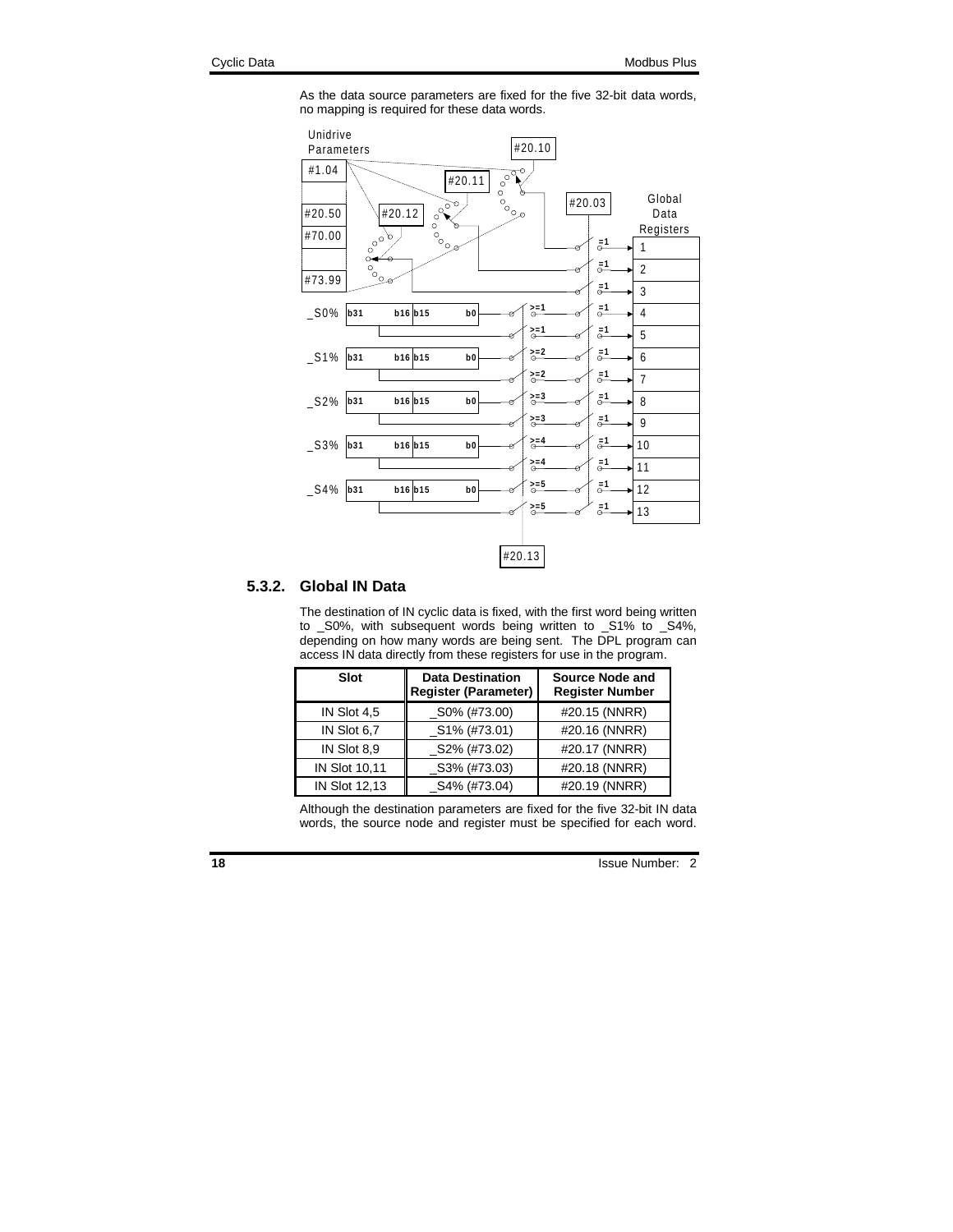The mapping is specified as NNRR where NN is the source node and RR is the global data register from that node.



# **5.4. Changing The Cyclic Data Mappings**

The UD70 with Modbus Plus interface must be reset before the changes will take effect. This prevents any corruption of the drive parameters as a mapping parameter is changed to its new value at the keypad.

#### **5.4.1. Resetting the UD70 with Modbus Plus Interface**

To reset the UD70 from the Unidrive keypad, set #MM.00 to 1070 and press the red RESET button on the keypad.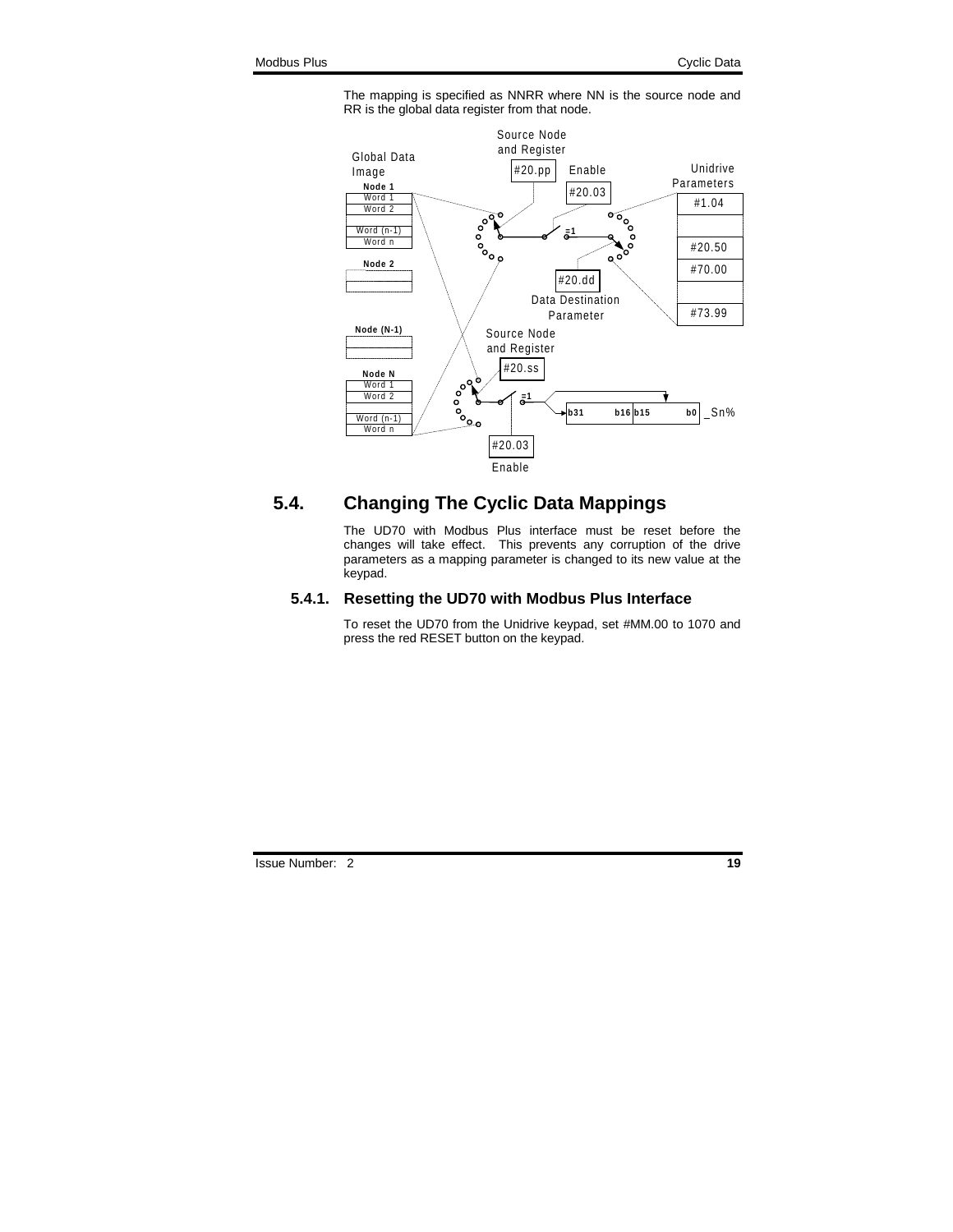### **5.5. Saving Unidrive Parameters**

#### **5.5.1. Menu 1 to 19**

All parameters #1.PP to #19.PP are saved in the EEPROM in the Unidrive. To initiate the non-volatile save sequence set #MM.00 (parameter 0 in any menu) to 1000 and press the red RESET button on the keypad.

#### **5.5.2. Menu 20 and PLC Parameters**

All #20.PP parameters and PLC parameters (\_Pxx% and \_Qxx%) are stored in the flash memory of the UD70. If the UD70 is moved to another drive, all #20.PP mapping parameter values will be retained in the module.

To initiate the non-volatile save sequence for these parameters, set #17.19 to 1. The UD70 will then save menu 20, clear #17.19 to zero, and reset. The Modbus Plus interface itself will also be reset, and there can be a delay of 7 seconds before data transfer over Modbus Plus will restart..

#20.PP and PLC parameters can also be stored automatically at powerdown, by setting #17.20 to 1. (This parameter change must be stored and the drive reset before it will take effect.)

# **5.6. Mapping Conflicts**

When the mapping parameters for the Modbus Plus cyclic data are set, care must be taken to ensure that there are no clashes with the mapping of the analogue and digital inputs within the drive. The UD70 with Modbus Plus Interface will NOT indicate if there is a conflict of mapping parameters. This only applies to analogue and digital inputs, and IN data mappings for the Modbus Plus global data.

If a numerical parameter is written to from two different sources, the value of this parameter will depend entirely upon the scan times for the analogue or digital input and the Modbus Plus network. Further confusion may be caused due to the update rate of the display. A parameter may appear to be steady at a particular value, but occasionally glitch in the value will be seen. In reality, this value may be changing continuously, leading to erratic drive behaviour.

| <b>Drive Input</b> | <b>Unidrive</b><br><b>Mapping</b><br><b>Parameter</b> | <b>Drive Input</b> | <b>Unidrive</b><br><b>Mapping</b><br><b>Parameter</b> |
|--------------------|-------------------------------------------------------|--------------------|-------------------------------------------------------|
| Analogue Input 1   | #7.10                                                 | Digital Input 1    | #8.10                                                 |
| Analogue Input 2   | #7.14                                                 | Digital Input 2    | #8.13                                                 |
| Analogue Input 3   | #7.18                                                 | Digital Input 3    | #8.16                                                 |
| Easy Mode Slot 1   | #20.10                                                | Digital Input 4    | #8.19                                                 |
| Easy Mode Slot 2   | #20.11                                                | Digital Input 5    | #8.21                                                 |
| Easy Mode Slot 3   | #20.12                                                | Digital Input 6    | #8.23                                                 |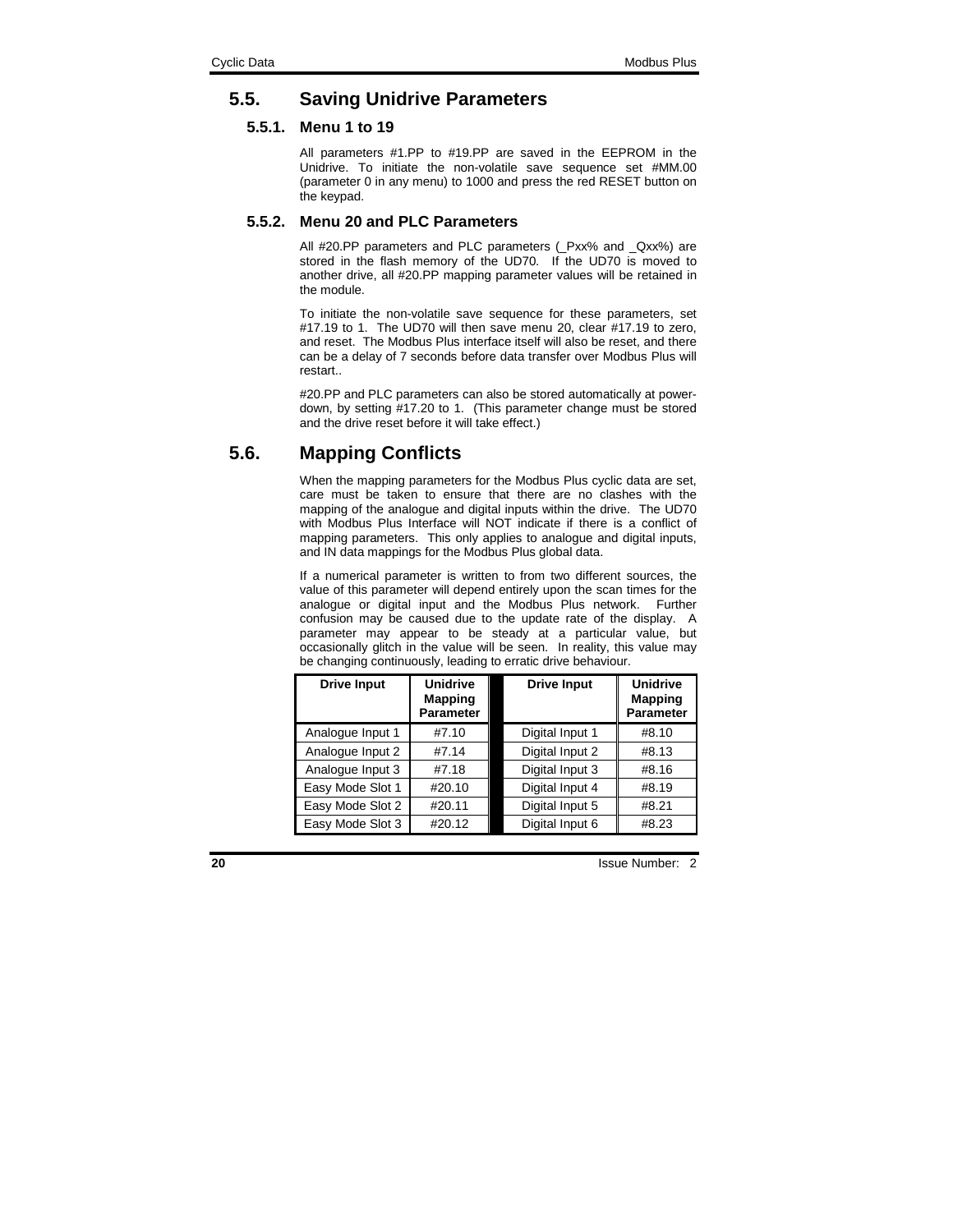To ensure that there are no mapping conflicts, check that each Unidrive mapping parameter has a different value programmed. Analogue and digital inputs can be de-programmed by setting the mapping parameter value to 0.

#### **5.6.1. Control Word Mapping Conflicts**

The most common mistake with mapping conflicts occurs when using the control word. By default, the RUN, DIRECTION and JOG signals are controlled from the digital input terminals on the drive, so the control word will be over-ridden by the drive terminals. Terminal control MUST be disabled before the control word will take effect.

The table below shows the parameters that may be affected by mapping conflicts within the drive.

| <b>Unidrive</b> |        |  |  |  |
|-----------------|--------|--|--|--|
| #6.15           | #1.46  |  |  |  |
| #6.30           | #18.31 |  |  |  |
| #6.31           | #18.32 |  |  |  |
| #6.32           | #18.33 |  |  |  |
| #1.45           |        |  |  |  |

# **5.7. Control Word for Unidrive**

The Control Word is an efficient way of remotely controlling the motion of a drive. Each bit in the control word has a particular function, and provides a method of controlling the function of the drive (RUN, JOG, etc.) with a single data word. The control word is addressed in the UD70 by writing to #90.11.

| <b>b15</b>     | <b>b14</b>     | b13    | b12 | b11<br>$\mathbf{I}$ | <b>b10</b>     | b9             | b8     |
|----------------|----------------|--------|-----|---------------------|----------------|----------------|--------|
| M <sub>6</sub> | M <sub>5</sub> | #18.33 | M3  | M <sub>2</sub>      | M <sub>1</sub> | M <sub>0</sub> | #18.32 |

| b7     | b6    | b <sub>5</sub> | b4   | b3                   | b <sub>2</sub> | b1    | b0    |
|--------|-------|----------------|------|----------------------|----------------|-------|-------|
| #18.31 | #1.46 | #1.45          | Trip | $\mathbf l$<br>#6.32 | #6.31          | #6.30 | #6.15 |

The bits shown as "Mx" are individual mask bits that allow the corresponding "bx" to be masked. The "Trip" bit will cause a "tr52" trip when set to 1, but the trip cannot be cleared until b4 has been reset to 0. Parameters #18.31 to #18.33 are general user parameters and do not have mask bits.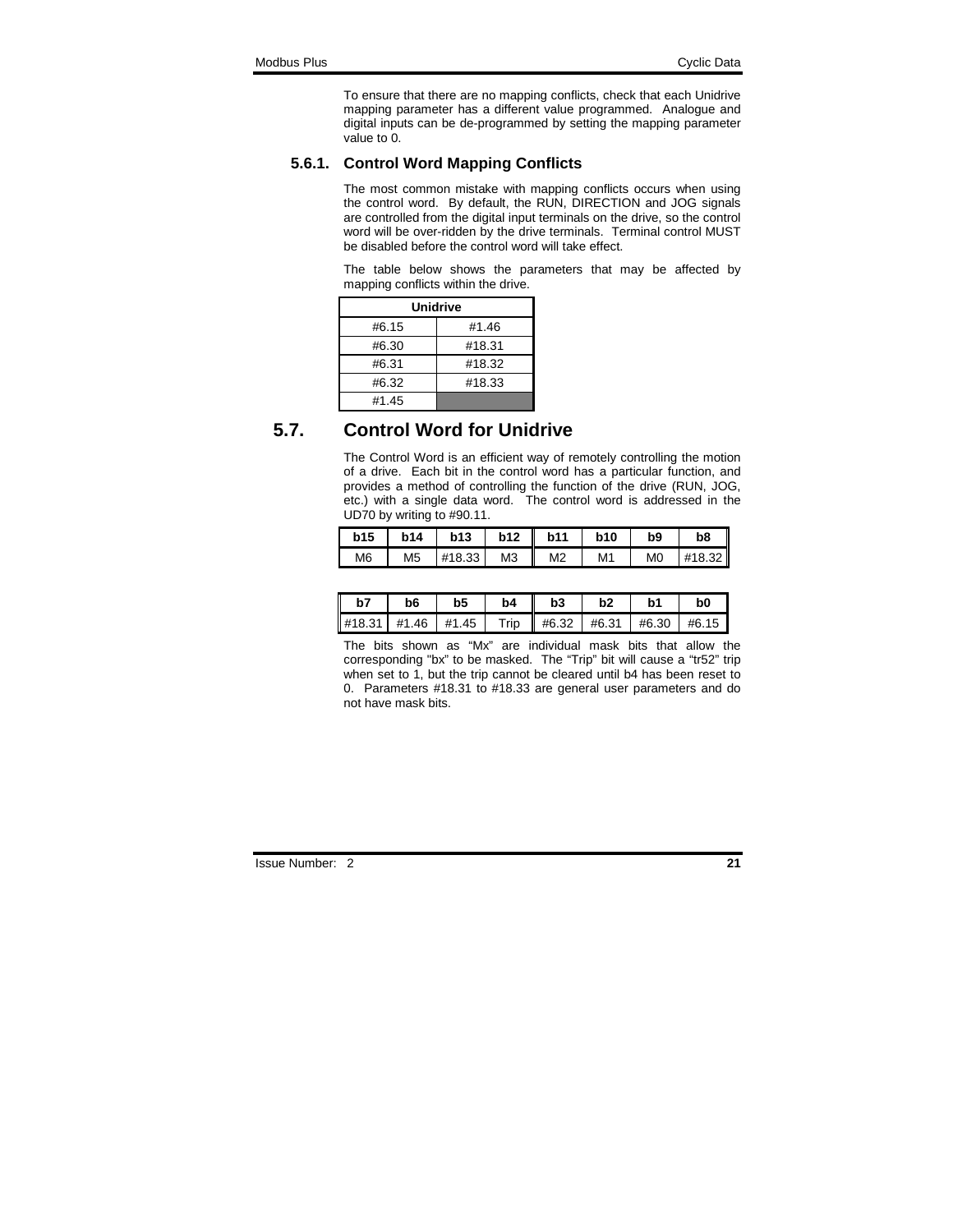|                 |                | Unidrive and UD70 with Modbus Plus Interface |
|-----------------|----------------|----------------------------------------------|
| Bit             | Parameter      | <b>Description</b>                           |
| 0               | #6.15          | Drive enable                                 |
| 1               | #6.30          | Sequencing bit 0                             |
| $\overline{2}$  | #6.31          | Sequencing bit 1                             |
| 3               | #6.32          | Sequencing bit 2                             |
| 4               | Trip           | Drive Trip (tr52)                            |
| 5               | #1.45          | Pre-set select 0                             |
| 6               | #1.46          | Pre-set select 1                             |
| 7               | #18.31         | Application bit 1                            |
| 8               | #18.32         | Application bit 2                            |
| 9               | M <sub>0</sub> | Mask bit 0                                   |
| 10              | M <sub>1</sub> | Mask bit 1                                   |
| 11              | M <sub>2</sub> | Mask bit 2                                   |
| 12 <sup>2</sup> | MЗ             | Mask bit 3                                   |
| 13              | #18.33         | Application bit 3                            |
| 14              | M <sub>5</sub> | Mask bit 5                                   |
| 15              | M6             | Mask bit 6                                   |

**NOTE**

#### **If an Mx bit is reset to 0, the corresponding bit "bx" will remain at the previous value set.**

All direct control of the sequencing bits (#6.30 - #6.32) from digital inputs must be disabled before the control word will can be used. (Set #8.16, #8.19 and #8.21 to another value or 0.) The sequencing bits have the following functions when set to 1.

|       | Parameter Sequencing<br>bit | <b>PLC Mode</b><br>$(\#6.04 = 3)$ | <b>Wire-proof PLC Mode</b><br>$(\#6.04 = 4)$ |
|-------|-----------------------------|-----------------------------------|----------------------------------------------|
| #6.15 | Enable                      | Enable                            | Enable                                       |
| #6.30 |                             | Run                               | <b>Run Forward</b>                           |
| #6.31 |                             | Jog                               | Jog                                          |
| #6.32 |                             | Reverse                           | <b>Run Reverse</b>                           |

**ENABLE** the display will show "Inh" when set at 0, and depends on #6.30 and #6.32 when set to 1. Setting #6.15 to 0 will override #6.30 and #6.32, and immediately disables the drive. The motor will coast to rest if it is running when the drive is disabled.

**JOG** the jog bit must be set, along with the appropriate run and direction signals.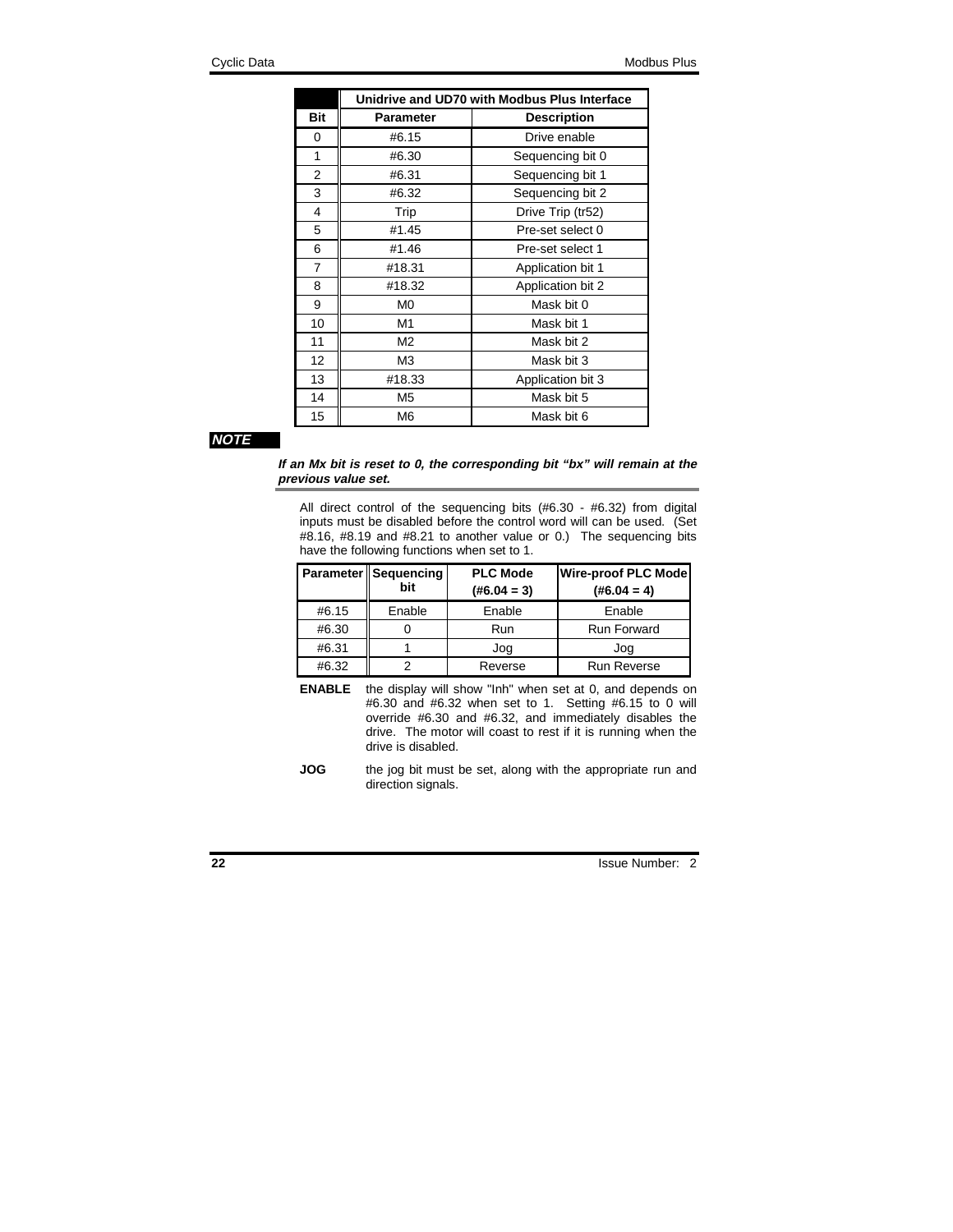To reset the drive using the Modbus Plus network, use the non-cyclic channel to set #10.38 to 100. The drive will immediately clear #10.38 back to 0 and reset. (See Unidrive manual for more information.)

Some example control word values for the Unidrive are given in the tables below.

| $b15-b12$ | <b>b11-b8</b> | $b7-b4$ | $b3-b0$ | Value  | <b>Action (Wire-proof</b><br>PLC mode) |
|-----------|---------------|---------|---------|--------|----------------------------------------|
| 0000      | 0010          | 0000    | 0000    | 0x0200 | Drive disable                          |
| 0001      | 1110          | 0000    | 0001    | 0x1E01 | Enabled + stopped                      |
| 0001      | 1110          | 0000    | 0011    | 0x1E03 | Enabled $+$ run fwd                    |
| 0001      | 1110          | 0000    | 1001    | 0x1E09 | $Enabled + run rev$                    |
| 0001      | 1110          | 0000    | 1101    | 0x1E0C | Enabled $+$ jog rev                    |

| $b15-b12$ | $b11-b8$ | $b7-b4$ | $b3-b0$ | Value  | <b>Action (PLC mode)</b> |
|-----------|----------|---------|---------|--------|--------------------------|
| 0000      | 0010     | 0000    | 0000    | 0x0200 | Drive disable            |
| 0001      | 1110     | 0000    | 0001    | 0x1E01 | Enabled + stopped        |
| 0001      | 1110     | 0000    | 0011    | 0x1E03 | Enabled $+$ run fwd      |
| 0001      | 1110     | 0000    | 1011    | 0x1E0B | $Enabled + run rev$      |
| 0001      | 1110     | 0000    | 1111    | 0x1E07 | Enabled $+$ jog rev      |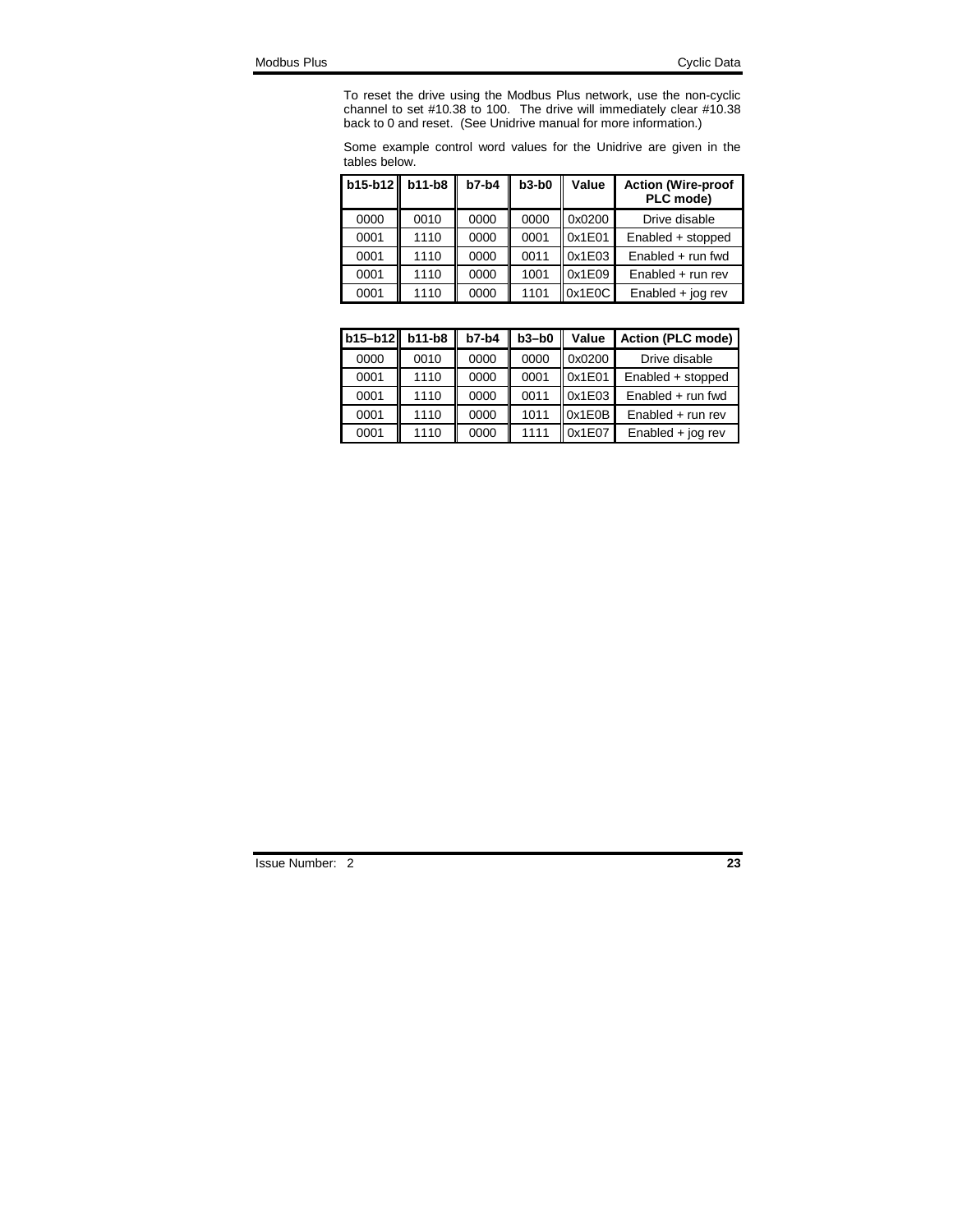# **5.8. Status Word for Unidrive**

The status word is an efficient way of remotely monitoring and diagnosing the status of the drive. Each bit in the status word indicates the status of a particular function of the drive, e.g. at speed, zero speed, drive healthy, etc., and provides a quick method of checking the current status of the drive. The status word is addressed in the UD70 by reading from #90.11.

| $\vert$ b15 $\vert$ b14 |                                                                   | $b13$   $b12$   $b11$ | b10 | <b>b9</b> | b8 |
|-------------------------|-------------------------------------------------------------------|-----------------------|-----|-----------|----|
|                         | $\mid$ #10.15 #10.14   #10.13   #10.12   #10.11   #10.10   #10.09 |                       |     |           |    |

|  | b6 | b5                                                                        | b4 |  | b <sub>0</sub> |
|--|----|---------------------------------------------------------------------------|----|--|----------------|
|  |    | H #10.08 + #10.07 + #10.06 + #10.05 + #10.04 + #10.03 + #10.02 + #10.01 + |    |  |                |

|                | Unidrive - UD70 with Modbus Plus Interface |                               |  |  |  |
|----------------|--------------------------------------------|-------------------------------|--|--|--|
| <b>Bit</b>     | <b>Parameter</b>                           | <b>Description</b>            |  |  |  |
| 0              | #10.01                                     | Drive healthy                 |  |  |  |
| 1              | #10.02                                     | Drive running                 |  |  |  |
| $\overline{2}$ | #10.03                                     | Zero speed                    |  |  |  |
| 3              | #10.04                                     | Running at or below min speed |  |  |  |
| 4              | #10.05                                     | Below set speed               |  |  |  |
| 5              | #10.06                                     | At speed                      |  |  |  |
| 6              | #10.07                                     | Above set speed               |  |  |  |
| $\overline{7}$ | #10.08                                     | Load reached                  |  |  |  |
| 8              | #10.09                                     | In current limit              |  |  |  |
| 9              | #10.10                                     | Regenerating                  |  |  |  |
| 10             | #10.11                                     | Dynamic brake active          |  |  |  |
| 11             | #10.12                                     | Dynamic brake alarm           |  |  |  |
| 12             | #10.13                                     | Direction commanded           |  |  |  |
| 13             | #10.14                                     | Direction running             |  |  |  |
| 14             | #10.15                                     | <b>Mains Loss</b>             |  |  |  |
| 15             | X                                          | Not used                      |  |  |  |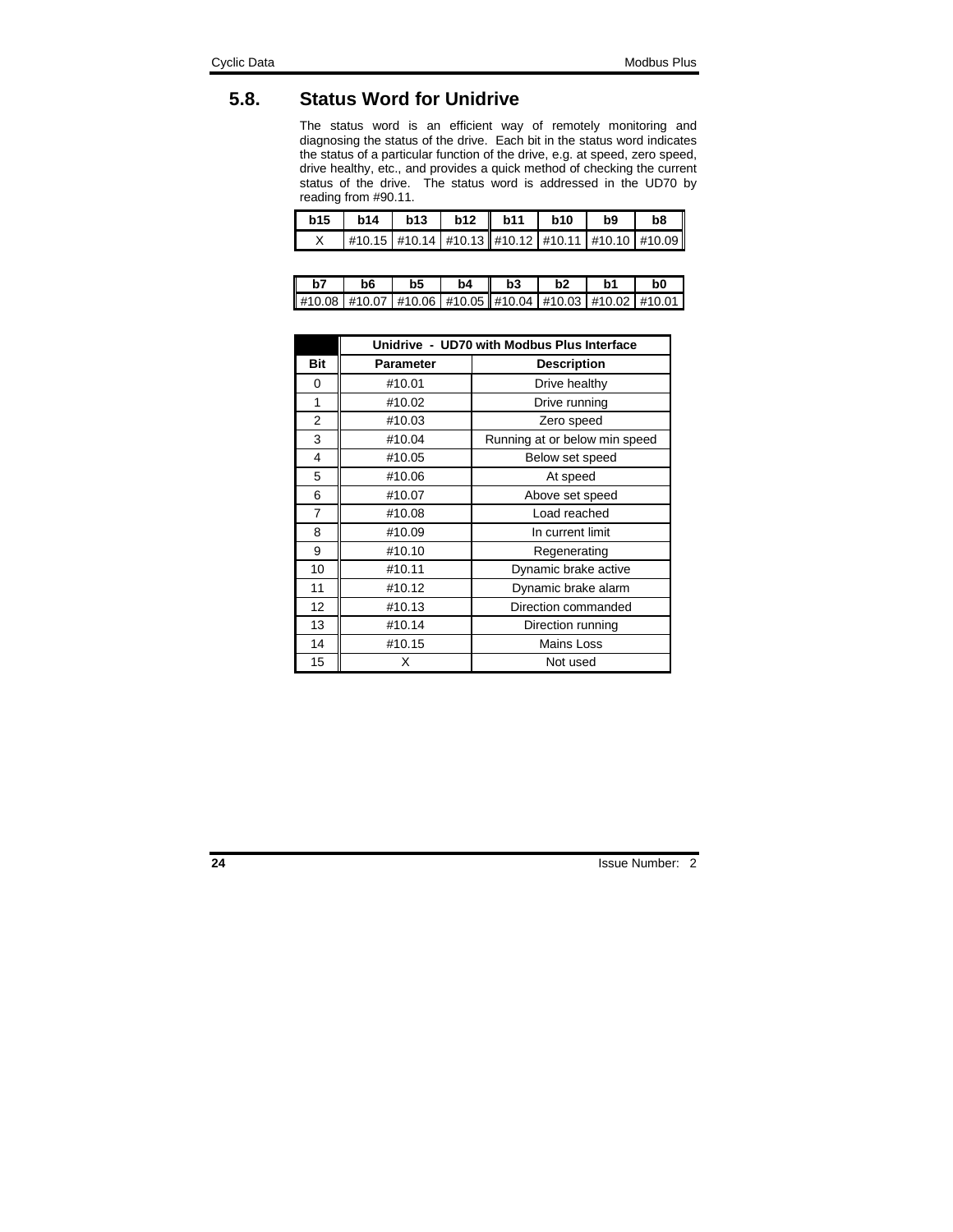# **5.9. Example Network 1**

The network below shows a possible data transfer requirement for a draw line application. Node 10 passes a master speed reference to each of the following drives, which modify the reference as required. Nodes 11 and 12 pass their final calculated speed demand to nodes 12 and 13 respectively, where the appropriate speed reference is calculated.

Nodes 11, 12 and 13 pass a signal back to node 10, so that it can compare, re-calculate and adjust the master line speed if required.



The diagram above shows parameter links that need to be set up, and the table below shows the parameter settings required in each node.

| Param  | <b>Function</b>            | <b>Node</b><br>10 | <b>Node</b><br>11 | <b>Node</b><br>12 | <b>Node</b><br>13 |
|--------|----------------------------|-------------------|-------------------|-------------------|-------------------|
| #20.04 | IN slot 1 source node/slot | 1102              | 1001              | 1001              | 1001              |
| #20.05 | IN slot 1 destination      | 1821              | 1811              | 1811              | 1811              |
| #20.06 | IN slot 2 source node/slot | 1202              | 1002              | 1101              | 1201              |
| #20.07 | IN slot 2 destination      | 1822              | 1812              | 1812              | 1812              |
| #20.08 | IN slot 3 source node/slot | 1302              |                   |                   |                   |
| #20.09 | IN slot 3 destination      | 1823              |                   |                   |                   |
| #20.10 | OUT slot 1 source          | 201               | 1911              | 1911              |                   |
| #20.11 | OUT slot 2 source          | 1911              | 1821              | 1821              | 1821              |
| #20.12 | OUT slot 3 source          |                   |                   |                   |                   |

"----" indicates that the parameter should be set to 0.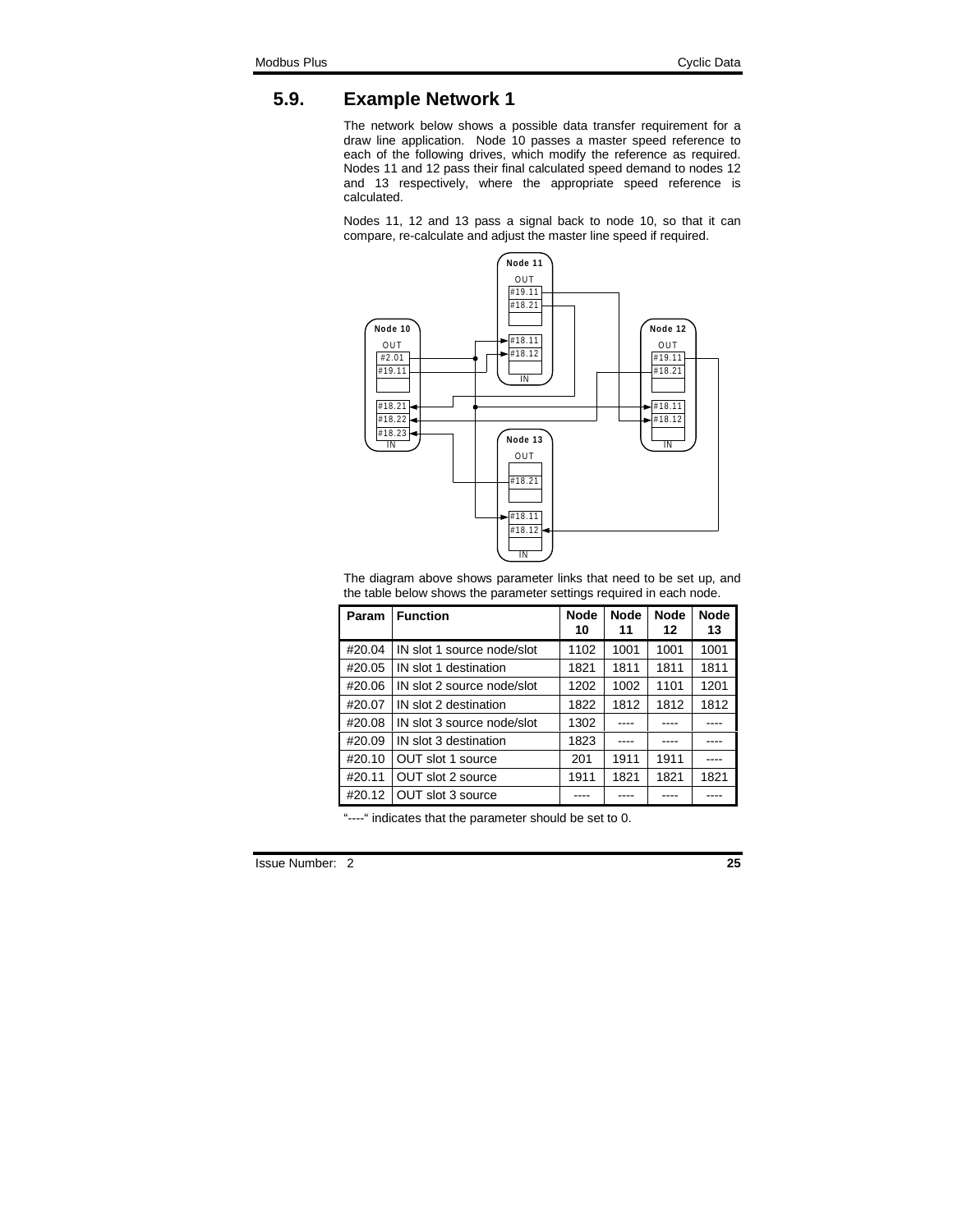# **5.10. Example Network 2**

The network below shows an alternative arrangement to the first example. This solution uses a PLC to perform all system calculations, and each drive receives a speed reference and control word over the Modbus Plus network, and responds with the current drive speed and status word.



The diagram above shows parameter links that need to be set up, and the table below shows the parameter settings required in each node.

| Param  | <b>Function</b>            | <b>Node</b><br>10 | <b>Node</b><br>11 | <b>Node</b><br>12 | <b>Node</b><br>13 |
|--------|----------------------------|-------------------|-------------------|-------------------|-------------------|
| #20.04 | IN slot 1 source node/slot | 101               | 103               | 105               | 107               |
| #20.05 | IN slot 1 destination      | 121               | 121               | 121               | 121               |
| #20.06 | IN slot 2 source node/slot | 102               | 104               | 106               | 108               |
| #20.07 | IN slot 2 destination      | 9011              | 9011              | 9011              | 9011              |
| #20.08 | IN slot 3 source node/slot |                   |                   |                   |                   |
| #20.09 | IN slot 3 destination      |                   |                   |                   |                   |
| #20.10 | OUT slot 1 source          | 9011              | 9011              | 9011              | 9011              |
| #20.11 | OUT slot 2 source          | 302               | 302               | 302               | 302               |
| #20.12 | OUT slot 3 source          |                   |                   |                   |                   |

"----" indicates that the parameter should be set to 0.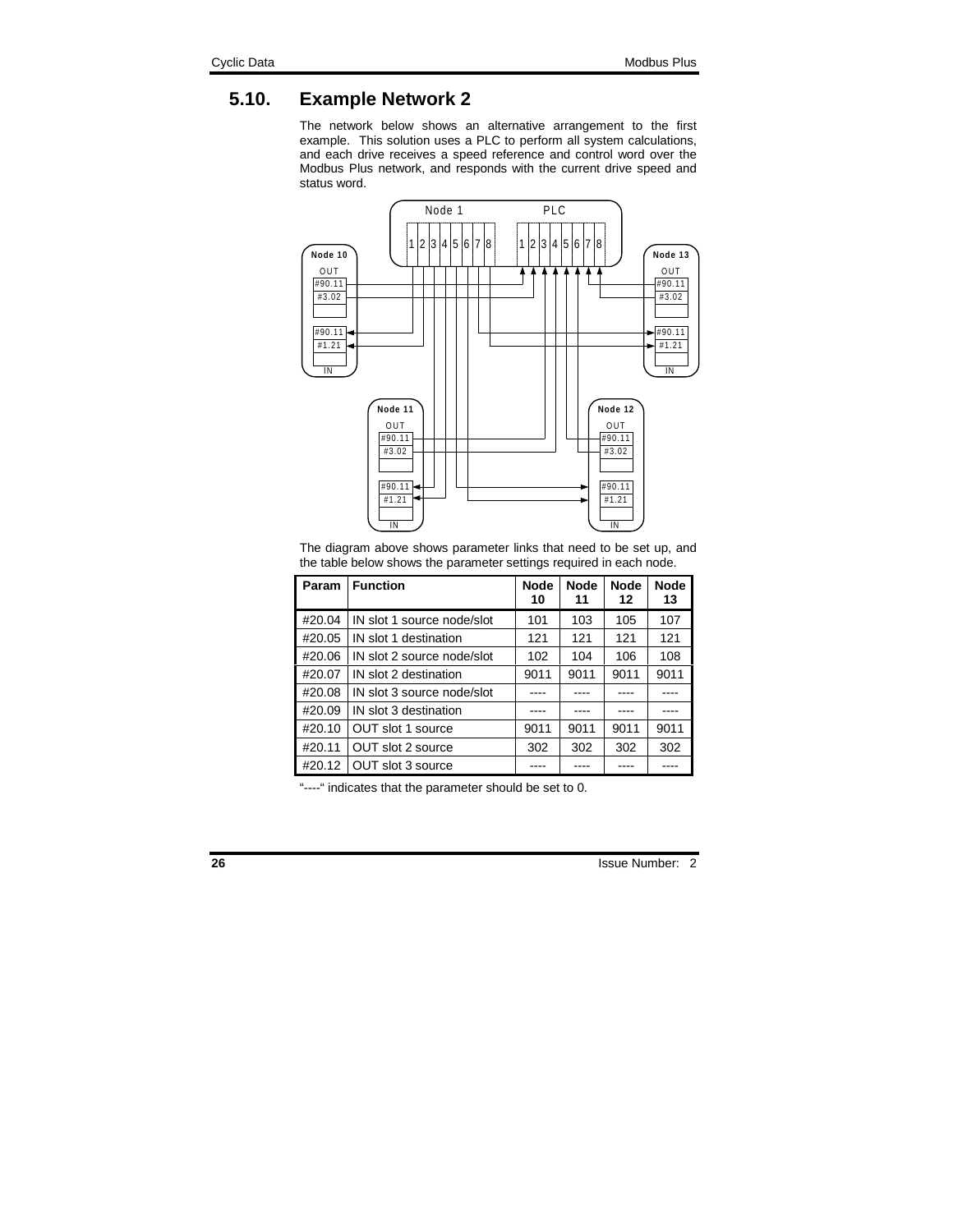# **6. Non-Cyclic Data Channel**

The non-cyclic data channel provides the controlling PLC with a method of reading from or writing to any parameter within the drive. This channel can be used for single infrequent data transfers, or uploading and downloading parameter sets for a particular node. This would allow the PLC program detect new or replacement nodes, and download the required parameter set.

## **6.1. Supported Non-Cyclic Commands**

The UD70 with Modbus Plus interface cannot issue these commands over a Modbus Plus network, but it will respond to another device on the network that has this capability, typically a PLC or PC.

All drive parameters can be considered as registers on the network, with addresses 40MMPP, or 4MMPP on some PLCs. MM represents the menu number while PP represents the parameter within the menu, so parameter #1.21 (digital speed reference 1) would be register 400121 (or 40121).

### **6.1.1. PRESET SINGLE REGISTERS**

This command allows a single parameter to be written in the drive.

#### **6.1.2. PRESET MULTIPLE REGISTERS**

The PRESET MULTIPLE REGEISTERS command allows a PLC to write data values to a block of up to 20 consecutive parameters within a single menu. For example, parameters #18.11 through #18.30 can be written to using a single PRESET MULTIPLE REGISTERS command.

#### **6.1.3. READ MULTIPLE REGISTERS**

The READ MULTIPLE REGEISTERS command allows a PLC to read data values from a block of up to 20 consecutive parameters within a single menu. For example, parameters #18.01 through #18.20 can be read using a single READ MULTIPLE REGISTERS command.

#### **NOTE**

**The maximum number of registers that can be written to or read from a UD70 with Modbus Plus interface on a single PRESET MULTIPLE command is limited to 20. This prevents any overload problems with trying to read/write parameter values between the UD70 and Unidrive.**

Issue Number: 2 **27**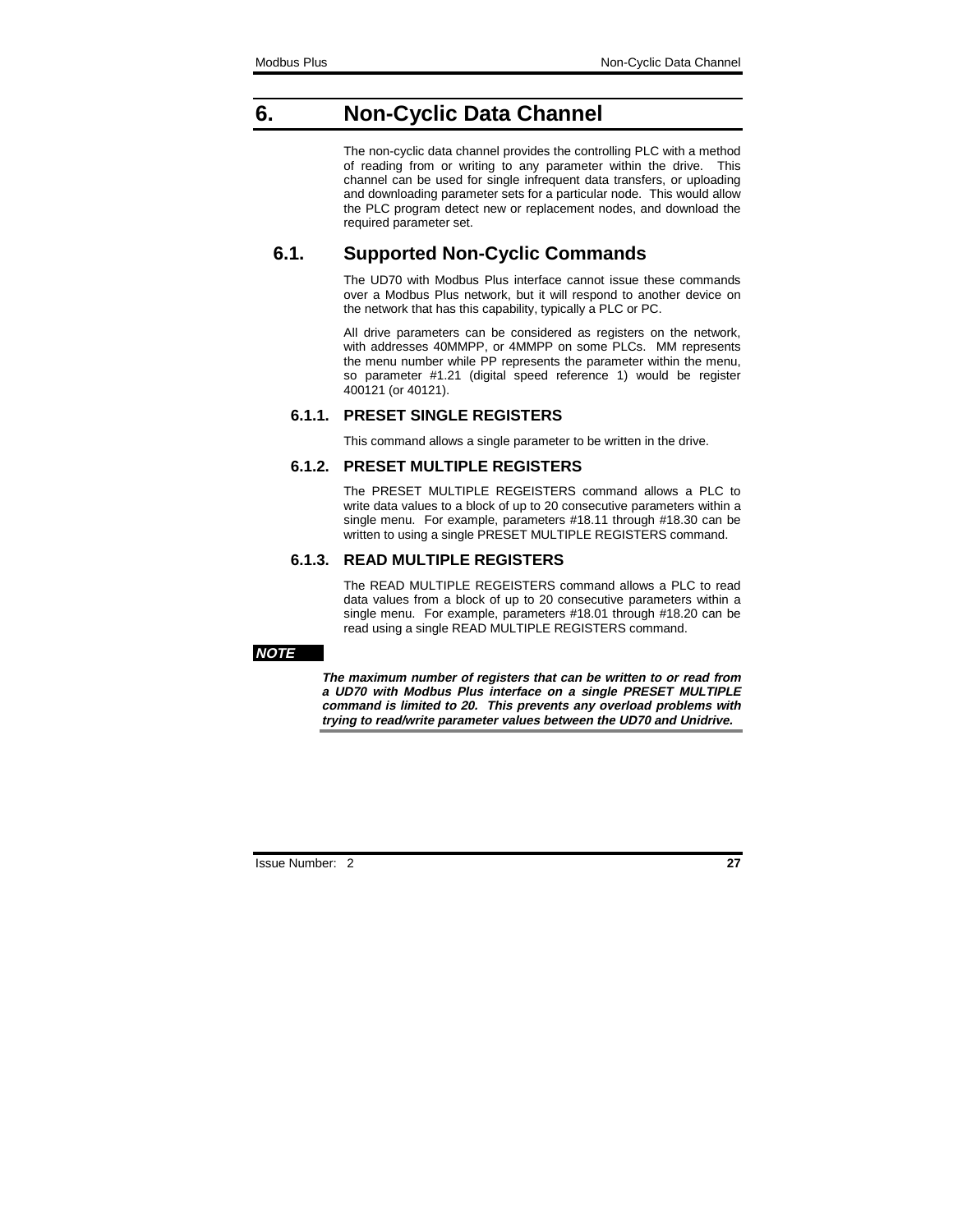**28** Issue Number: 2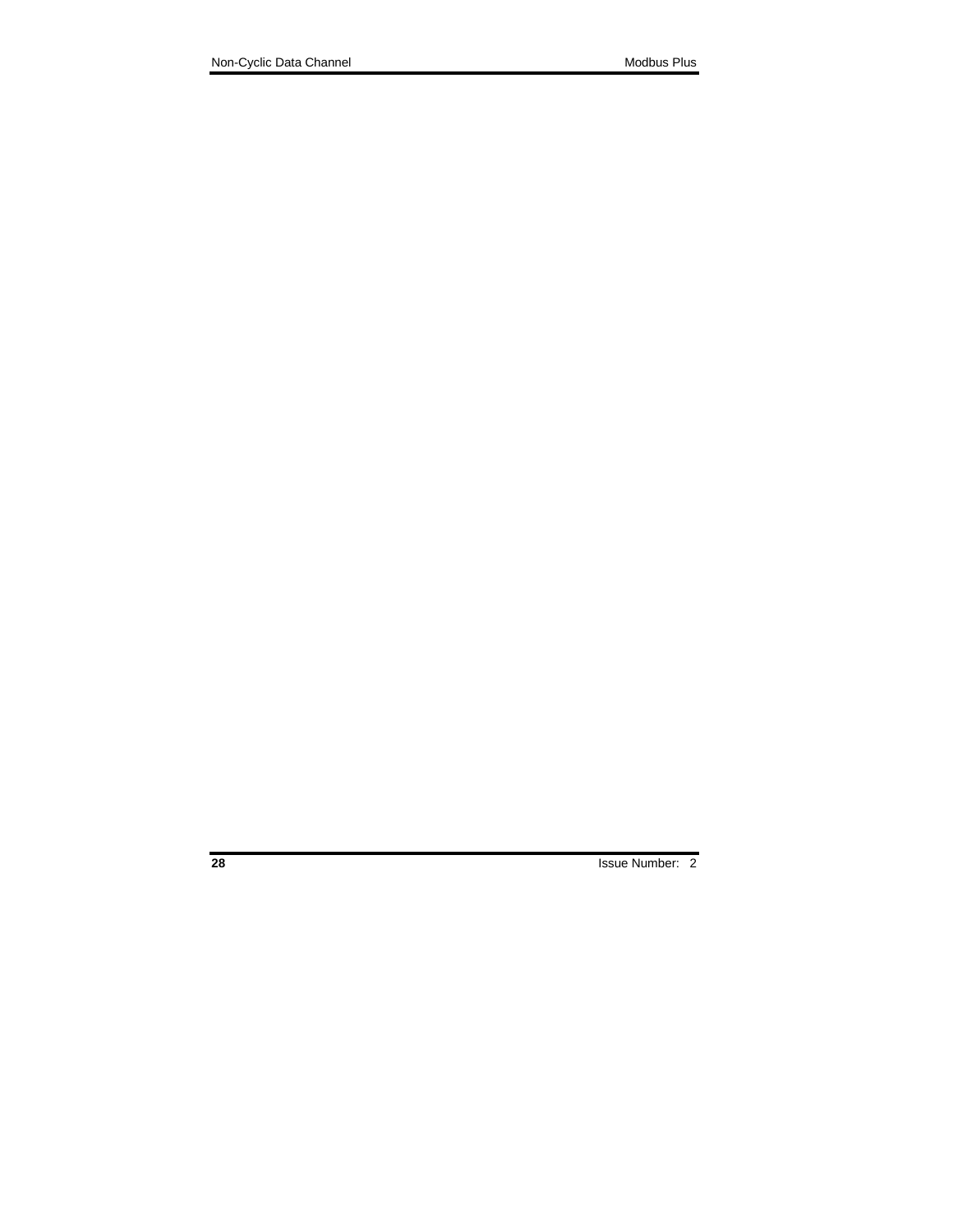# **7. Diagnostics**

The information from the parameters described below should always be noted before contacting Control Techniques for technical support.

### **NOTE**

**There have been no revisions of hardware or firmware in the UD70 with Modbus Plus interface for Unidrive. All new features described in this manual can be added to existing modules by downloading the appropriate system file.**

# **7.1. Fieldbus Code**

Unidrive #20.14 (Read Only)

The fieldbus code identifies the hardware level in the option module. This information is vital when trying to determine what upgrades can be performed on older modules.

The identification of the high-speed communications option module can be read from #20.14 on the Unidrive display. (The code is also available as #89.04.) This number is shown in the form XYZ, where X is the fieldbus type, Y is the fieldbus flavour, and Z is the hardware revision level.

| Code | <b>Fieldbus</b><br>Type | <b>Fieldbus</b><br><b>Flavour</b> | <b>Hardware Revision</b>              |
|------|-------------------------|-----------------------------------|---------------------------------------|
| 400  |                         |                                   |                                       |
|      | (Modbus<br>Plus)        |                                   | (UD76A Issue A and UD76B)<br>Issue 1) |

#### **NOTE**

**System file V2.07.05 or later must be installed in the UD70 to indicate the full fieldbus code.**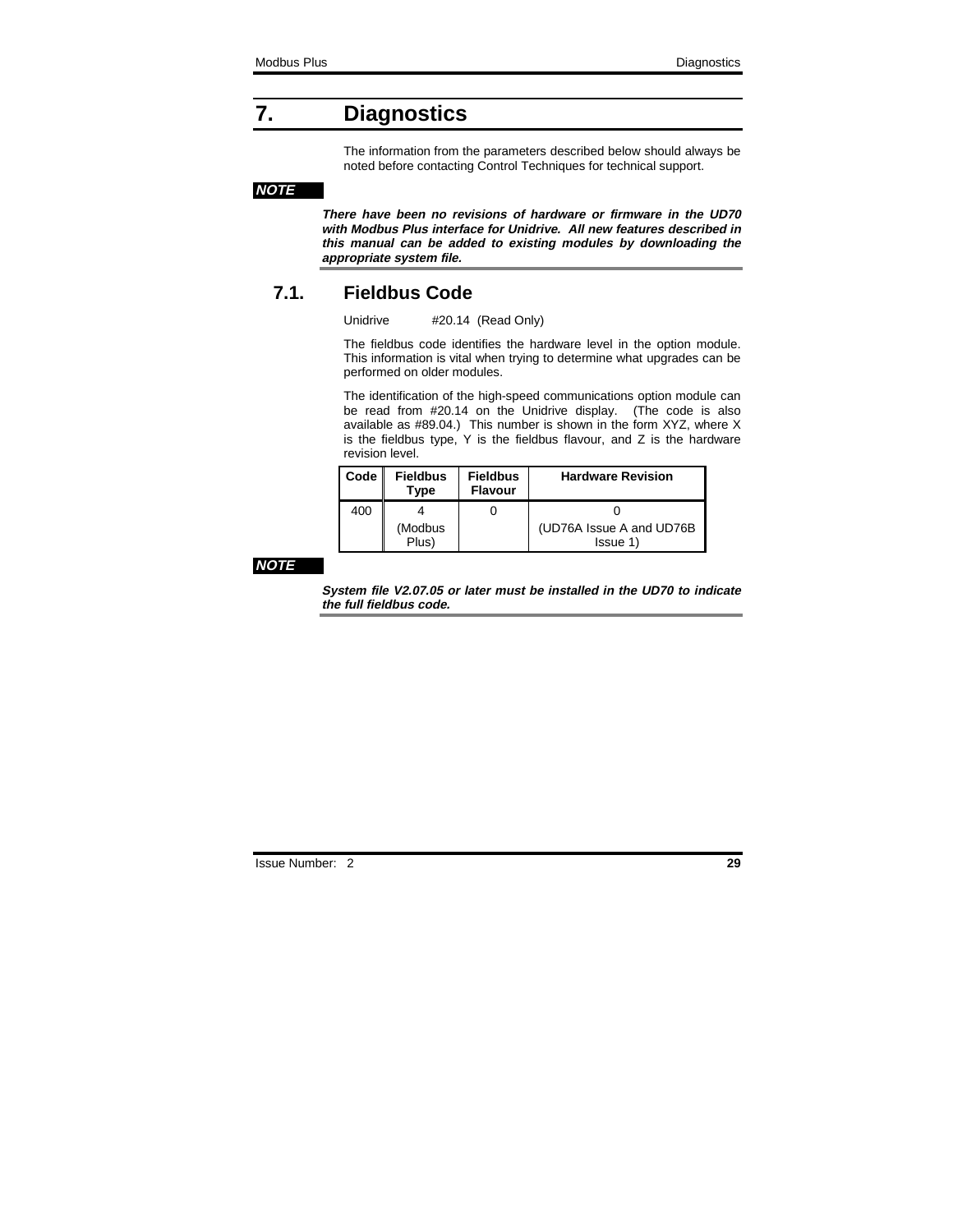### **7.2. System File Version**

Unidrive #17.02 (Read Only)

The system file installed in the UD70 must be the correct file for the communications option installed. The system file for the UD70 with Modbus Plus interface is "MBPLUS.SYS".

The system file that must be installed can depend on the level of hardware and firmware in the module. In general, new system files are backward compatible with older versions of firmware and hardware, but there may be some limitations when upgrading older modules. The system file version can be read from parameter #17.02 on the Unidrive.

| <b>Firmware</b> | <b>Hardware</b><br><b>Revision</b> | <b>System</b><br>File | <b>Comments</b> |
|-----------------|------------------------------------|-----------------------|-----------------|
| N/A             |                                    | V2.07.05 or<br>later  |                 |

## **7.3. Node Address**

Unidrive #20.01 (Read Only)

Every Modbus Plus node must be assigned a unique node address. If two or more nodes have the same address, this will cause a conflict when the master attempts to initialise the network. Ideally, the node address should be configured on each node BEFORE any attempt is made to connect it to the network.

The node address is set by configuring the DIP switches on the Modbus Plus module. #20.01 indicates the current setting of these DIP switches.

# **7.4. Network Data Rate**

Unidrive N/A

The data rate for a Modbus Plus network is fixed at 1.0 Mbits/sec.

## **7.5. Network Status**

Unidrive #20.50

The status of the network is also displayed in #20.50. A positive value (or 0) indicates that the Modbus Plus interface is functioning correctly, and the display indicates the number of register transfers (IN and OUT) being transmitted and received every second.

A value of –1 indicates a network error, possibly caused by a broken wire, bad connection or duplicate node address.

A value of -2 indicates that the UD70 was unable to initialise the Modbus Plus interface hardware. An internal hardware failure is a possible cause of this error, and the module should be replaced and returned to Control Techniques.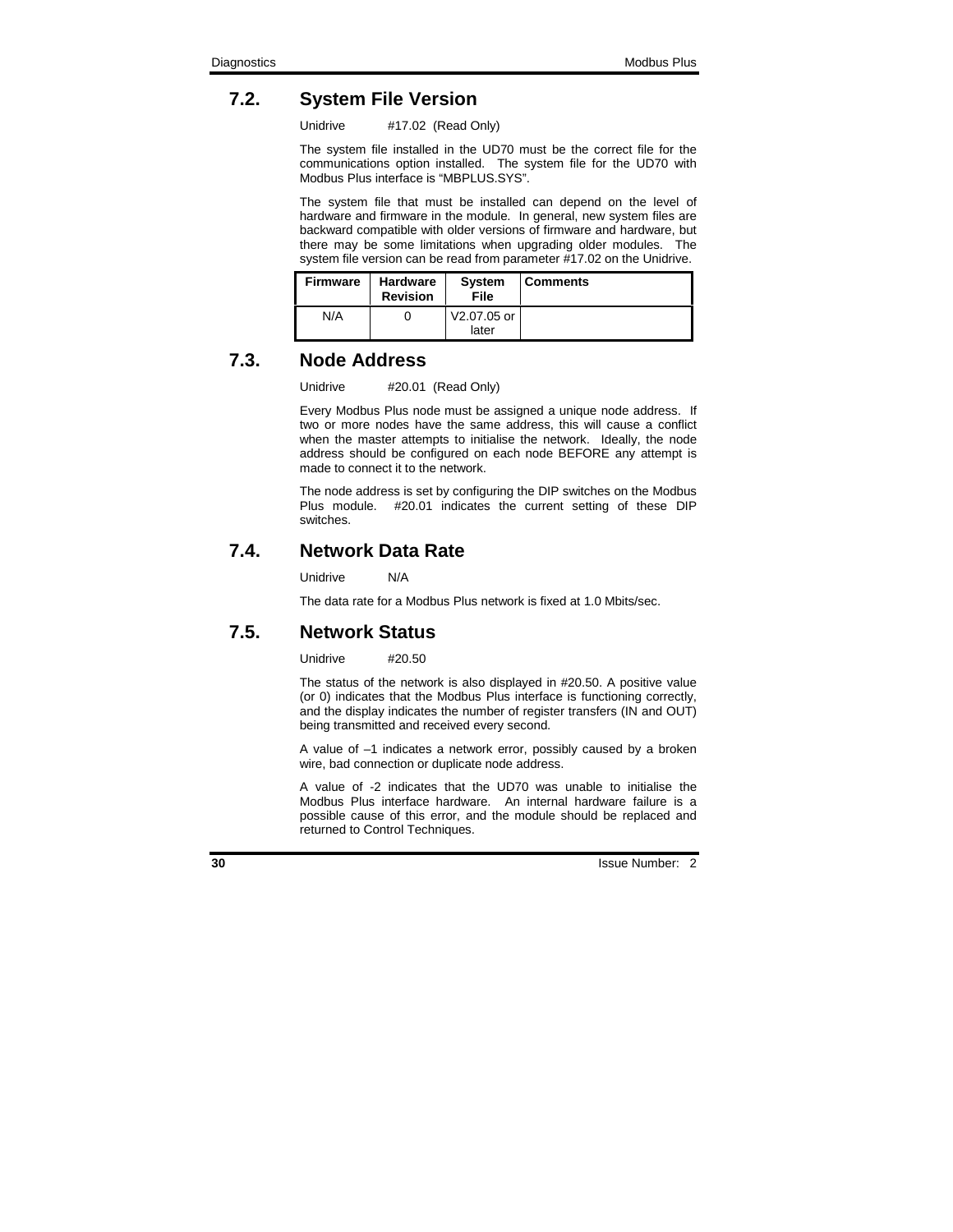| #20.50 | Indication                       | <b>Description</b>                                                                                                                   |
|--------|----------------------------------|--------------------------------------------------------------------------------------------------------------------------------------|
| >0     | Network OK                       | Indicates the number of data registers<br>being transferred (input and output) per<br>second.                                        |
| 0      | Network OK                       | The node is exchanging the token with the<br>rest of the network, but no data is being<br>transferred to or from the node.           |
| $-1$   |                                  | Network Failure   Token not being received, node is the only<br>station on the network, or there is an<br>internal hardware failure. |
| $-2$   | Duplicate Node<br><b>Address</b> | Another node on the network has an<br>identical node address.                                                                        |

# **7.6. Trip Action on Network Loss**

There is no automatic network loss trip on Modbus Plus. DPL code must be included to in the UD70 to force the drive to trip in the event of the network being lost.

When the UD70 is reset, the Modbus Plus interface takes approximately 8 seconds to re-initialise and start communicating with the network. During this period, the network loss trip must be disabled to prevent the UD70 from tripping the drive before communications has been re-established.

```
INITIAL {
; disable network loss trip for 8 secs after INITIAL task
init_time% = TIME + 8000
trip_enable% = 0
o_stat% = 0
}
ENCODER {
; if 8 secs delay has elapsed, enabling network loss trip
IF TIME > init_time% THEN trip_enable% = 1
; if network loss trip is enabled
IF trip_enable% = 1 THEN
      n_stat% = #20.50 ; check current status
      ; if status has changed from healthy to unhealthy,
      ; trip drive on tr60
      IF n_stat% < o_stat% AND n_stat% < 0 THEN #10.38 = 60
      o_stat% = n_stat% ; store current status
ENDIF
}
```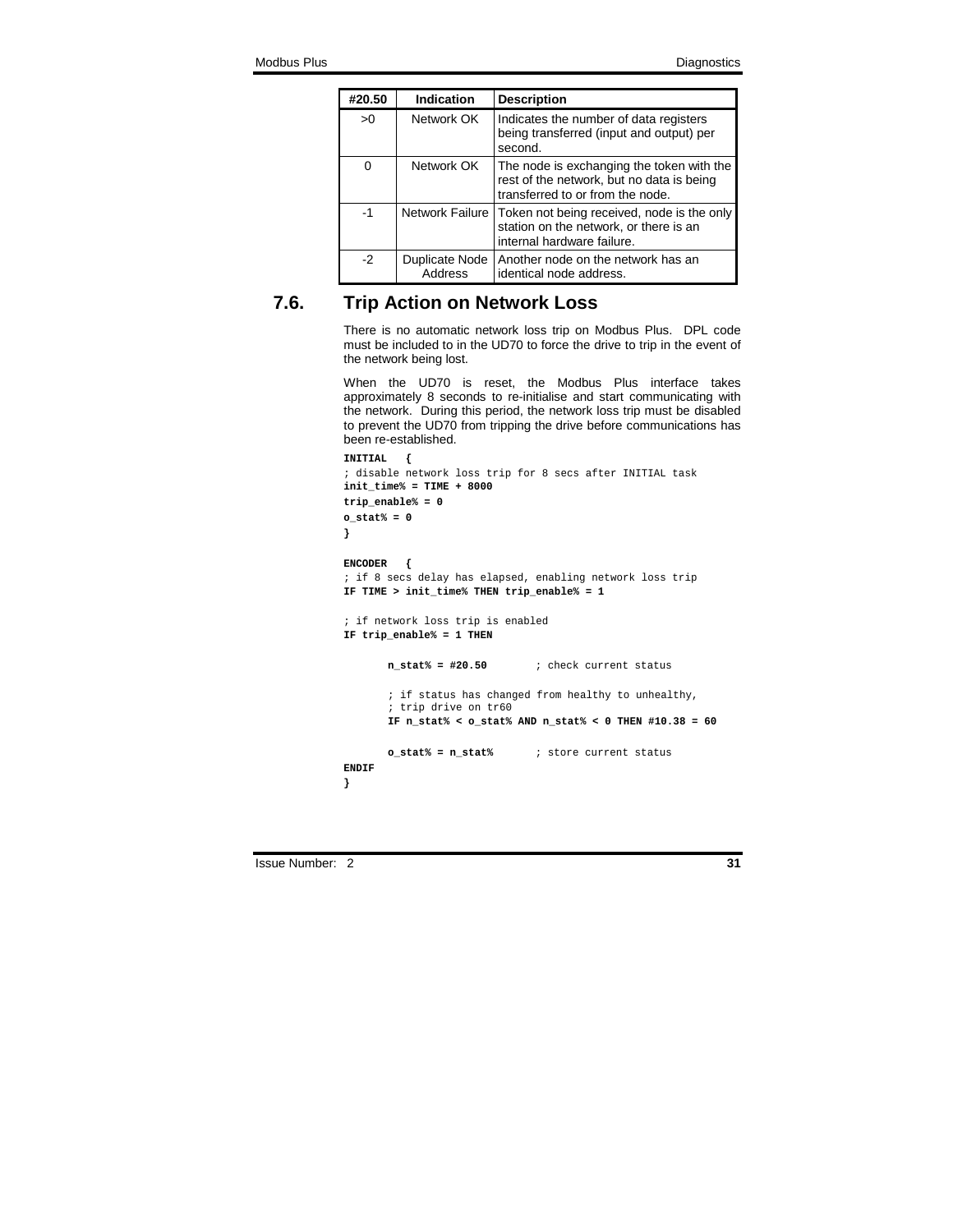If the Unidrive trips, then provided it is not due to a Modbus Plus network or internal UD70 error, the node will continue to operate on the network.

If a node is disconnected from the network but the network is not physically broken, the rest of the network will continue to operate. A short reconfiguration period may be seen where no data is transferred, but the network will subsequently continue operation without the disconnected node.

# **7.7. Other Unidrive Trip Codes**

If certain errors occur, the Unidrive will trip and show the trip code in the upper window.

| <b>Trip</b><br>Code | Error                                                                                                                                     |
|---------------------|-------------------------------------------------------------------------------------------------------------------------------------------|
| tr52                | This code indicates that the trip originated from the setting<br>of bit 4 in the control Word.                                            |
| tr56                | The UD70 does not contain the correct operating system.<br>Download the system file "MBPLUS.SYS".                                         |
| tr <sub>57</sub>    | An illegal operating system call has been made. For<br>example, WRNET. This is a CTNet command, and is not<br>available with Modbus Plus. |

To reset the Unidrive using the Modbus Plus network, write a value of 100 to #10.38 using the non-cyclic data channel. (Refer to Unidrive Manual.)